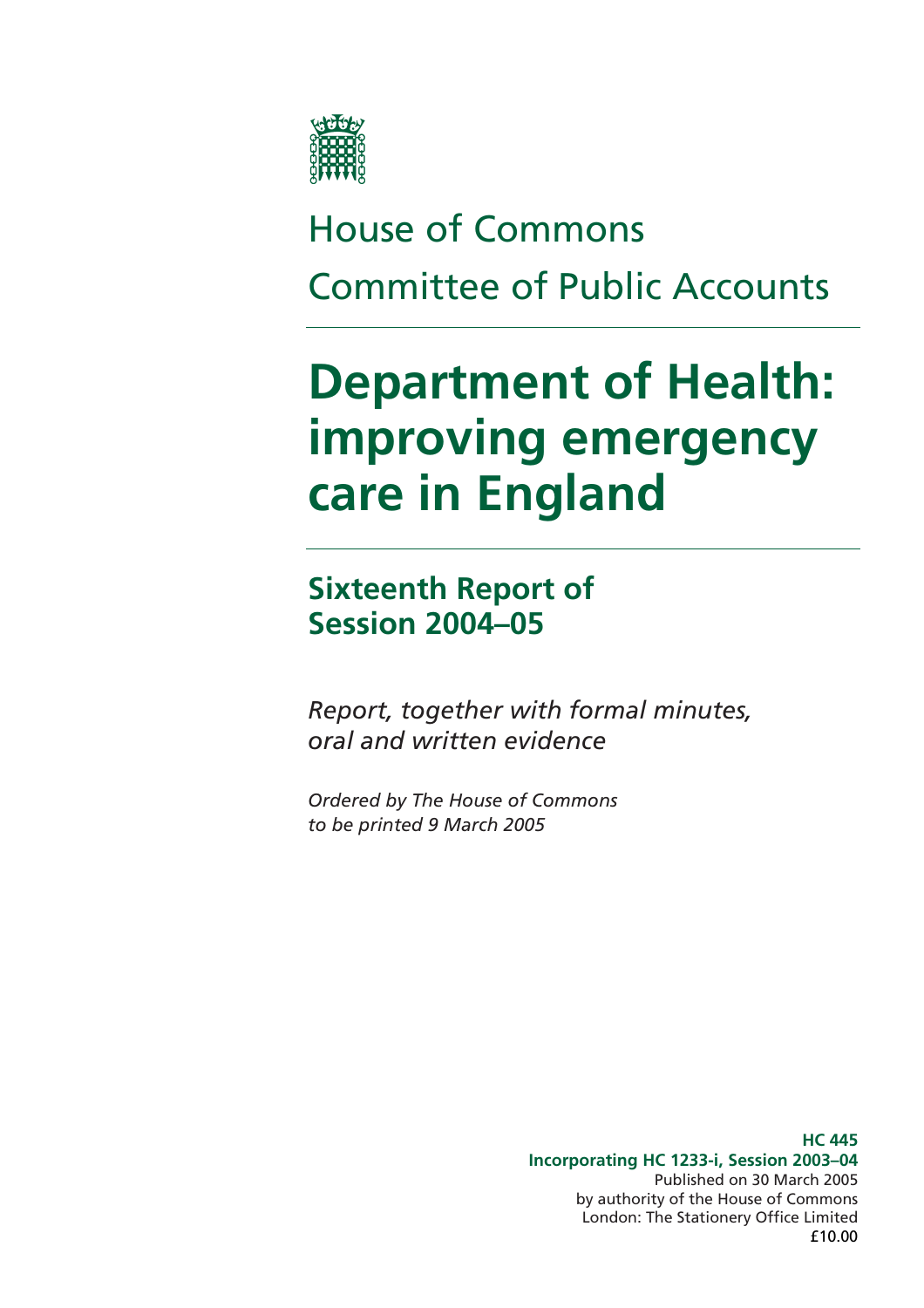#### **The Committee of Public Accounts**

The Committee of Public Accounts is appointed by the House of Commons to examine "the accounts showing the appropriation of the sums granted by Parliament to meet the public expenditure, and of such other accounts laid before Parliament as the committee may think fit" (Standing Order No 148).

#### **Current membership**

Mr Edward Leigh MP *(Conservative, Gainsborough)* (Chairman) Mr Richard Allan MP *(Liberal Democrat, Sheffield Hallam)* Mr Richard Bacon MP (*Conservative, South Norfolk*) Mrs Angela Browning MP *(Conservative, Tiverton and Honiton)*  Jon Cruddas MP (*Labour, Dagenham*) Rt Hon David Curry MP *(Conservative, Skipton and Ripon)* Mr Ian Davidson MP (*Labour, Glasgow Pollock*) Rt Hon Frank Field MP (*Labour, Birkenhead*) Mr Brian Jenkins MP (*Labour, Tamworth*) Mr Nigel Jones MP (*Liberal Democrat, Cheltenham*) Jim Sheridan MP (*Labour, West Renfrewshire*) Mr Siôn Simon MP *(Labour, Birmingham Erdington)* Mr Gerry Steinberg MP *(Labour, City of Durham)*  Mr Stephen Timms MP *(Labour, East Ham)* Jon Trickett MP *(Labour, Hemsworth)* Rt Hon Alan Williams MP *(Labour, Swansea West)*

#### **Powers**

Powers of the Committee of Public Accounts are set out in House of Commons Standing Orders, principally in SO No 148. These are available on the Internet via www.parliament.uk.

#### **Publications**

The Reports and evidence of the Committee are published by The Stationery Office by Order of the House. All publications of the Committee (including press notices) are on the Internet at http://www.parliament.uk/pac. A list of Reports of the Committee in the present Session is at the back of this volume.

#### **Committee staff**

The current staff of the Committee is Nick Wright (Clerk), Christine Randall (Committee Assistant), Emma Sawyer (Committee Assistant), Ronnie Jefferson (Secretary), and Luke Robinson (Media Officer).

#### **Contacts**

All correspondence should be addressed to the Clerk, Committee of Public Accounts, House of Commons, 7 Millbank, London SW1P 3JA. The telephone number for general enquiries is 020 7219 5708; the Committee's email address is pubaccom@parliament.uk.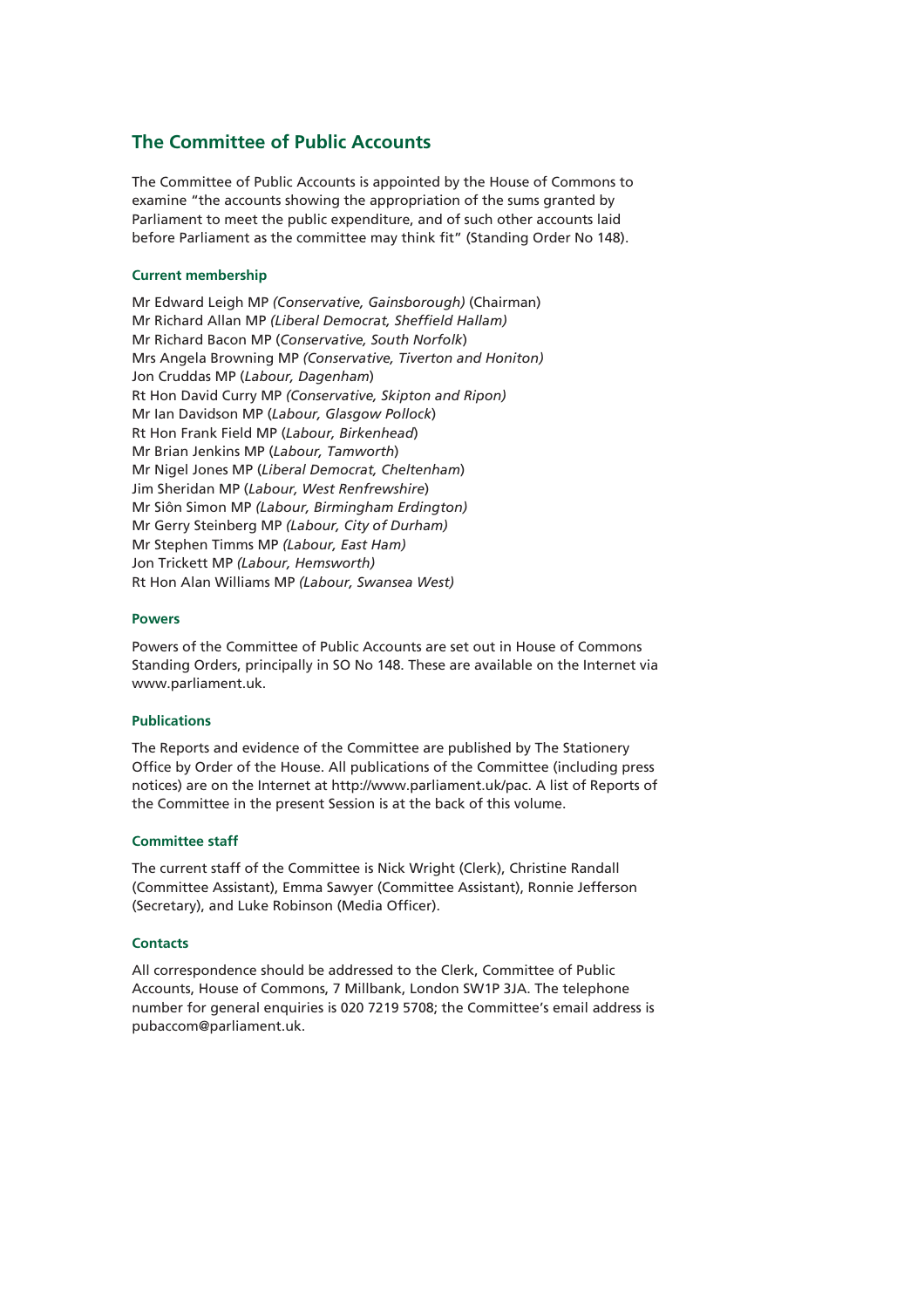# **Contents**

|                | <b>Report</b><br>Page                                                               |        |  |
|----------------|-------------------------------------------------------------------------------------|--------|--|
|                | <b>Summary</b><br>Understanding demand for emergency care                           | 3<br>3 |  |
|                | Sustaining and building on achievements in treating patients without undue<br>delay | 3      |  |
|                | Improving the integration of emergency care services                                | 4      |  |
|                | <b>Conclusions and recommendations</b>                                              | 5      |  |
| 1              | <b>Understanding demand for emergency care</b>                                      | 9      |  |
| $\overline{2}$ | <b>Sustaining and building on achievements</b>                                      | 13     |  |
| 3              | Improving the integration of emergency care services                                | 16     |  |
|                |                                                                                     |        |  |
|                | <b>Formal minutes</b>                                                               |        |  |
|                | <b>Witnesses</b>                                                                    |        |  |
|                | <b>List of written evidence</b>                                                     |        |  |
|                | List of Reports from the Committee of Public Accounts Session 2004–05               | 22     |  |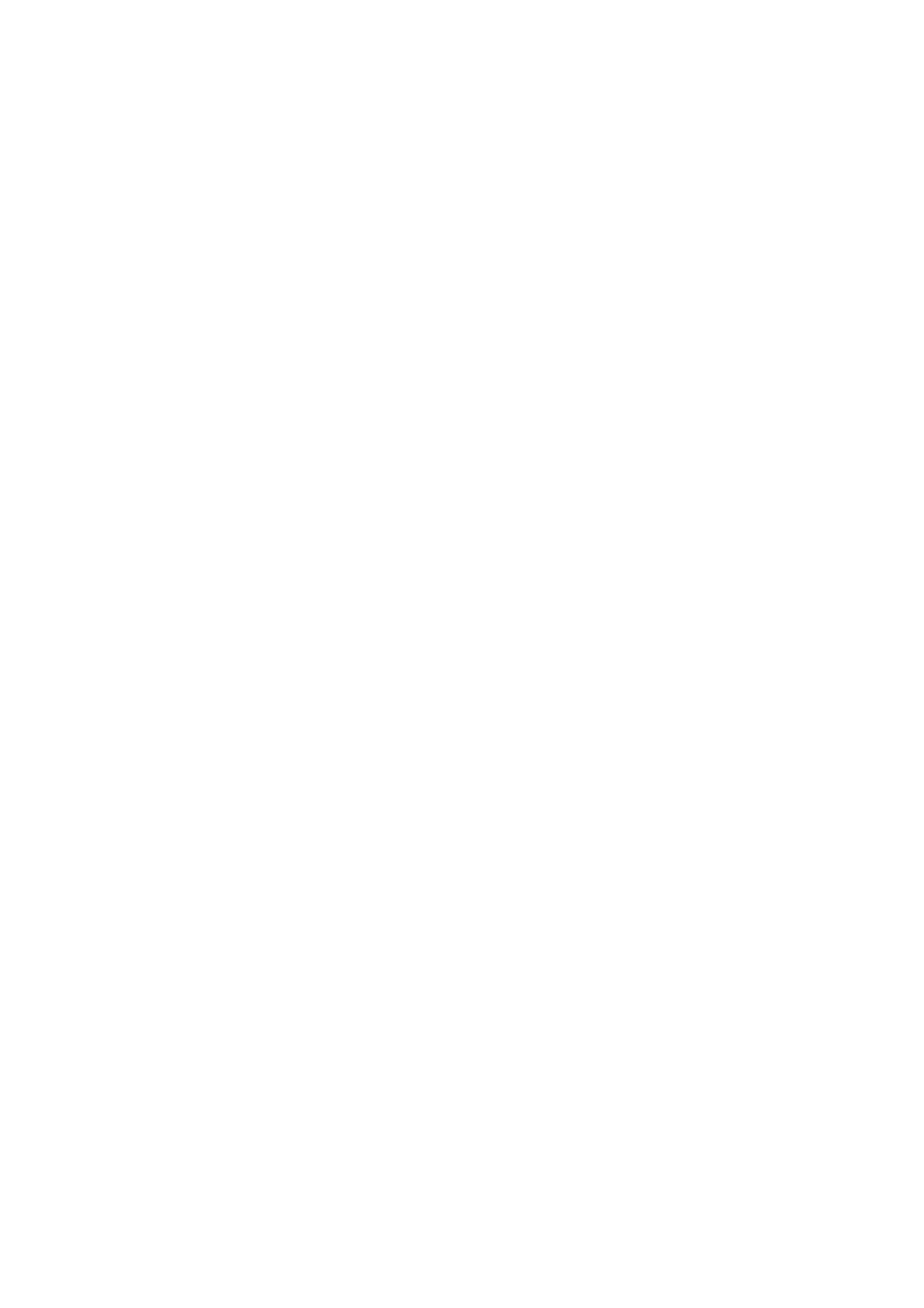## **Summary**

On an average day in the National Health Service (NHS) 34,700 people attend an accident and emergency (A&E) department, 11,700 need urgent transport to hospital by ambulance and over one million people contact their general practitioner (GP). These requests for emergency care take place against a background of four access targets outlined in The NHS Plan in 2000. The Department of Health (the Department) produced a detailed strategy, Reforming Emergency Care in 2001, which set the targets in the broader context of increased capacity, reduced fragmentation, wider access and consistency of emergency services, as well as new professional roles and ways of working.

On the basis of a Report from the Comptroller and Auditor General,<sup>1</sup> the Committee took evidence from the Department of Health and the National Director for Emergency Access (Emergency Care Czar) on demand for emergency care, timely treatment for patients and integration of services.

## **Understanding demand for emergency care**

Demand for emergency care continues to grow and the Department has focused on providing services for the convenience of the patient. It has brought in a range of new open-access minor injury and illness services, of which Walk-in-Centres have the highest profile and there are therefore a number of ways in which patients can access emergency care (Figure 1). These alternative services have been positively received by patients but they are mainly addressing previously unmet demand rather than taking pressure off existing A&E services and the relative cost effectiveness of all emergency care providers has not been established.

## **Sustaining and building on achievements in treating patients without undue delay**

Patients identified a reduction in waiting time in A&E as the improvement they would most like to see, and the Department has been pro-actively managing NHS trust performance to ensure that, by December 2004, no one will spend longer than four hours in A&E before being discharged or admitted to hospital, unless clinically appropriate. It has used a combination of programmes to help trusts identify and implement changes, such as the Emergency Services Collaborative and the Improvement Partnership for Hospitals, together with financial incentives to drive improvements. As a result significant and sustained progress has been made towards the target, and published performance data for July–September 2004 showed on average 95.9% of patients across all acute and primary care trusts in England spent less than four hours in A&E. However, a number of trusts still have some way to go since only around 70 trusts had consistently achieved the weekly mark of 98%. From April 2005, the four-hour maximum total time in A&E will no longer be a national target but will be part of the framework of health and social care performance standards which will be assessed by the Healthcare Commission.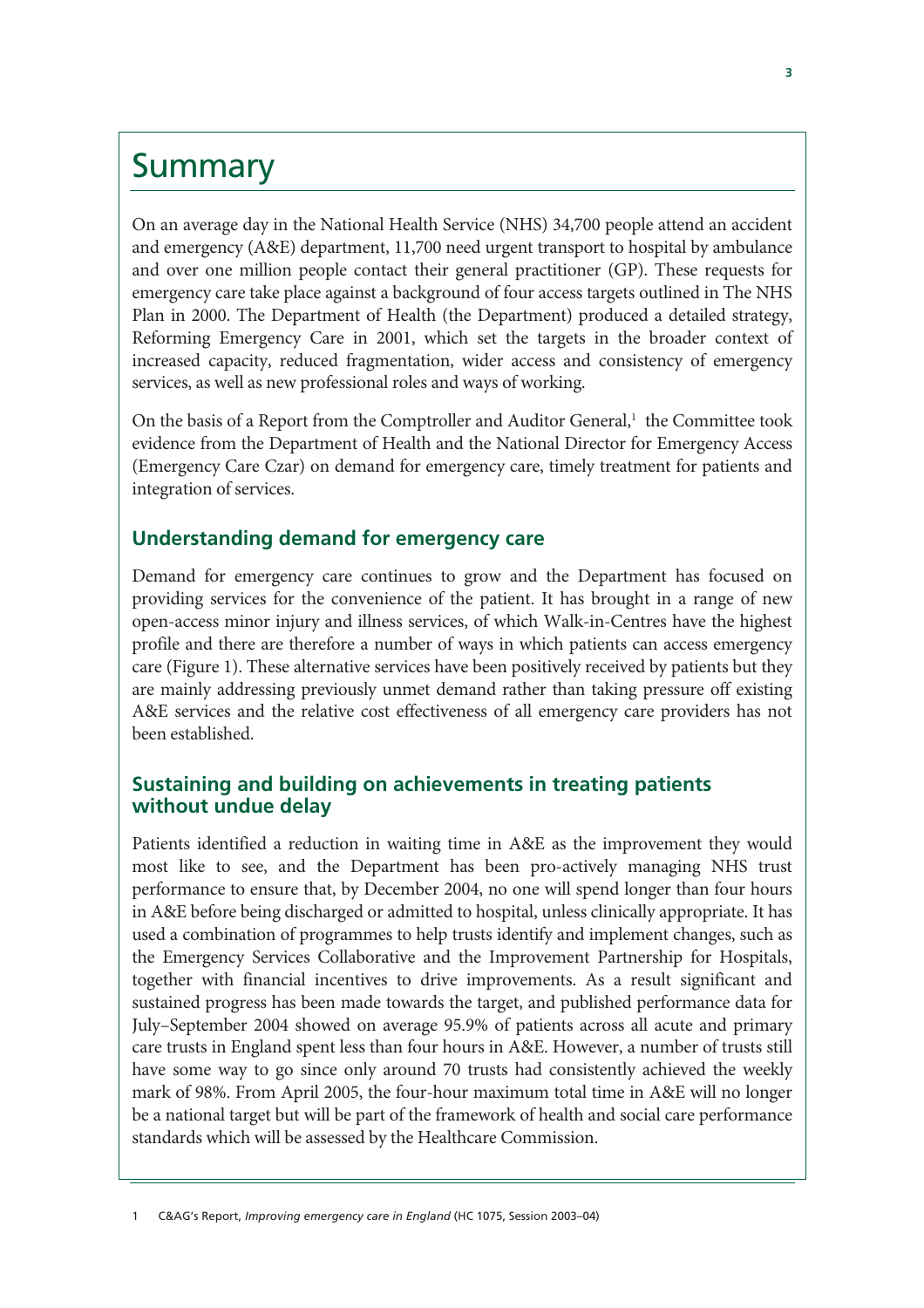

*Source: National Audit Office* 

Some patient groups are much less likely to be seen within four hours. Avoidable peaks and troughs in the availability of beds, waiting for specialist opinion and lack of access to diagnostic services still cause delay. Undue focus on meeting the target could mean less attention is paid to the timely completion of treatment for patients, and a full range of formal measures of quality of care or care pathways provided in A&E departments has yet to be put in place. Obtaining sufficient suitably qualified and experienced healthcare professionals remains a problem and there is no accepted model for staffing A&E departments.

## **Improving the integration of emergency care services**

The modernisation of emergency care requires the redesign of work systems around patients' needs. There are some good examples of collaborative projects, but NHS trust chief executives believe there is the potential to improve joint working. As a means of securing the necessary integration of services, Emergency Care Networks (crossorganisation and multi-disciplinary groups to lead on local emergency care delivery) are a promising development. Nevertheless, many networks are still in their infancy and lack the authority and funding to bring about co-operation across the various emergency care providers. Emergency Care and Emergency Nurse Practitioner roles have been created to diagnose, treat and discharge patients with minor illnesses and injuries, but there is no national competency framework or standard curriculum.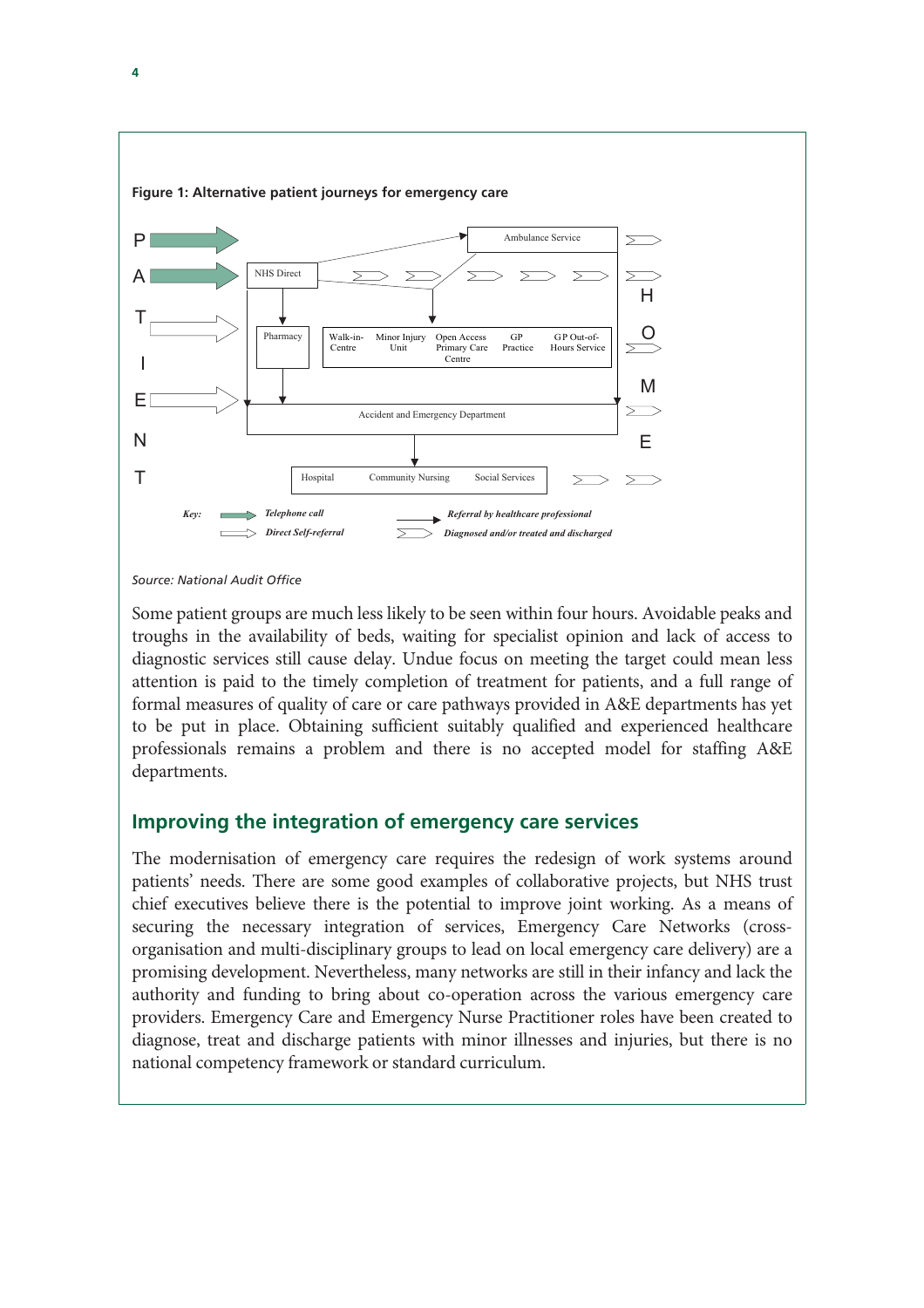# Conclusions and recommendations

- **1. Demand for emergency care continues to rise.** Emergency Care Networks should be given responsibility for reviewing local patterns of demand compared to supply, and emergency care services should be commissioned accordingly.
- **2. The Department is to be commended for expanding access to emergency care through the establishment of new providers, but there is a lack of knowledge about the relative unit costs of these services.** The Department should clarify the methodology for computing costs so that strategic planners for emergency care services can estimate the relative unit costs of the different providers and assess the impact on existing organisations if changes in service provision are made.
- **3. As a consequence of the Department actively managing trusts' performance, the percentage of patients being discharged or admitted from A&E in under four hours has risen from 77% in September 2002 to 94.6% in September 2004.** After the maximum total time ceases to be a national target there is a risk that high level attention to performance in A&E Departments will diminish. To avoid this risk the Department should continue to monitor performance closely and provide support to NHS acute trusts to identify bottlenecks in their systems and help them develop practical solutions.
- **4. Four hours is too long for the treatment of many patients with minor injury or illness, and the proportion of older and vulnerable patients who spend longer than four hours in A&E remains disproportionately high.** The Department should make data available to all emergency care providers so that they can benchmark their performance and monitor their processes to ensure patients spend no more time in A&E than is clinically necessary. In collaboration with other National Directors, particularly the Older People's Czar, the National Director for Emergency Access should promote action to identify ways of reducing the need for crisis emergency care for the elderly and those with mental health problems.
- **5. Treatment would be improved by more efficient use of or investment in diagnostic services, more effective bed management and timely access to specialist opinion.** To reduce variations in patients' experience of A&E services, NHS acute trusts should draw on approaches used by the highest performing departments and hospitals. These include widening staff responsibility for initial interpretation of x-rays, and using up-to-date equipment in diagnostic services, and making use of Departmental checklists for bed management and access to specialist opinion*.*
- **6. The work on constructing quality standards for emergency care and national clinical audit tools is welcome but overdue.** The National Director for Emergency Access should work with expert groups, such as the Faculty of Accident and Emergency Medicine, to test the reliability, validity and responsiveness of the 36 quality of care indicators which have been proposed. Once a range of performance measures have been agreed the Department should make the data available for patients, clinicians and managers so that they can benchmark the standards of care being provided.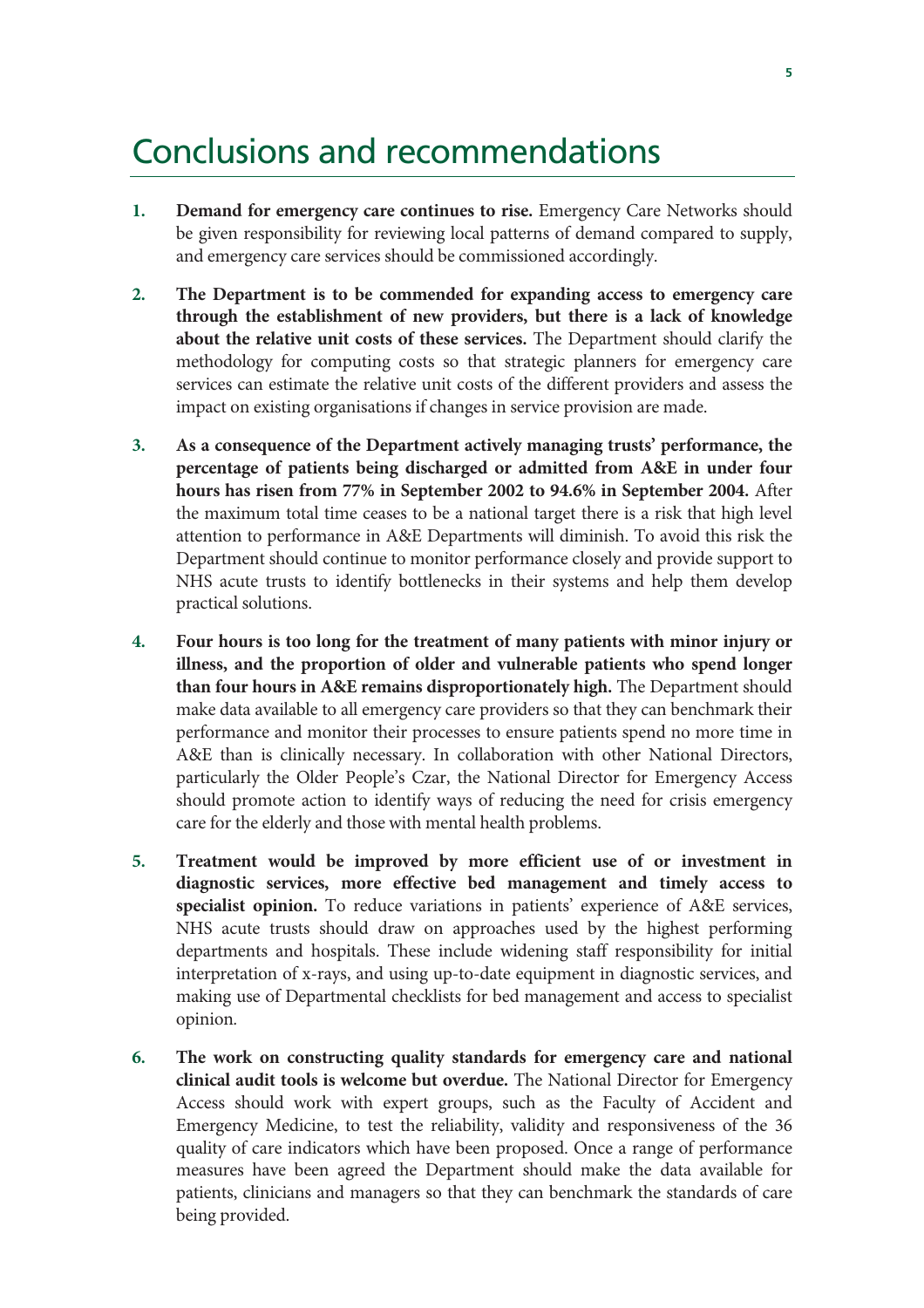- **7. The current absence of integrated patient records is an acknowledged risk to patient safety.** To prevent the collection of duplicate information and reduce the risk to patient safety the Department should clarify where the responsibility for inputting particulars collected at each stage of the emergency patient's journey will lie. Pending integrated care records which allow emergency healthcare professionals to audit clinical outcomes by tracking patients' progress, the Healthcare Commission should develop more audit tools which allow clinicians to measure the quality of care and benchmark performance across all emergency providers.
- **8. Delivery of high quality care in a timely manner depends on having enough skilled staff 24 hours a day.** The Department should amend its A&E workforce planning model, in light of feedback from its own trials and the recommendations of the British Association for Emergency Medicine, and make the tool available to all A&E service managers*.* The workforce development confederations of strategic health authorities should then agree regional strategies to address any identified shortfalls in skilled staff.
- **9. Patients are confused by the variety of different emergency care providers.**  Strategic health authorities, working with Emergency Care Networks, should rationalise the system of names used for emergency care services so that the purpose of each type of organisation is clarified and standardised across the country.
- **10. Patients need to understand the circumstances in which an ambulance should be called**, when ambulance personnel should and should not be expected to provide a transport service to A&E, and that minor injuries and illnesses can be treated efficiently at emergency care providers other than major A&E departments. The Department should engage in a public education campaign, drawing on best practice from other organisations such as the UK Fire Service,
- **11. The emergency care services of some acute and ambulance trusts are commissioned by more than one primary care trust.** The current method of funding is not flexible enough to deal with differences in strategies to address local health needs or with variations in demand. The Department should evaluate the potential for making Emergency Care Networks responsible for allocating funds for emergency care services in their locality. It should draw on the knowledge and experience gained from Cancer Networks in performing this function.
- **12. The Department's vision for simple local access to emergency care through one telephone call is laudable but staff need sufficient clinical experience and training and local knowledge to provide a safe service.** The Department should expedite its discussions with NHS Direct, the Ambulance Services and GP Out-of-Hours Service providers and conclude on how to handle initial requests for help via the proposed single national telephone number for emergency care. It should also publicise the evaluations of the Out-of-Hours Exemplar Programme to ensure that Emergency Care Networks can adapt best practice to fit the situation in their localities.
- **13. Increasingly, emergency care practitioners and emergency nurse practitioners are becoming responsible for the treatment of patients, but there is no standard training or job description for these roles.** To provide much needed national consistency, and in accordance with ideals of the NHS Knowledge and Skills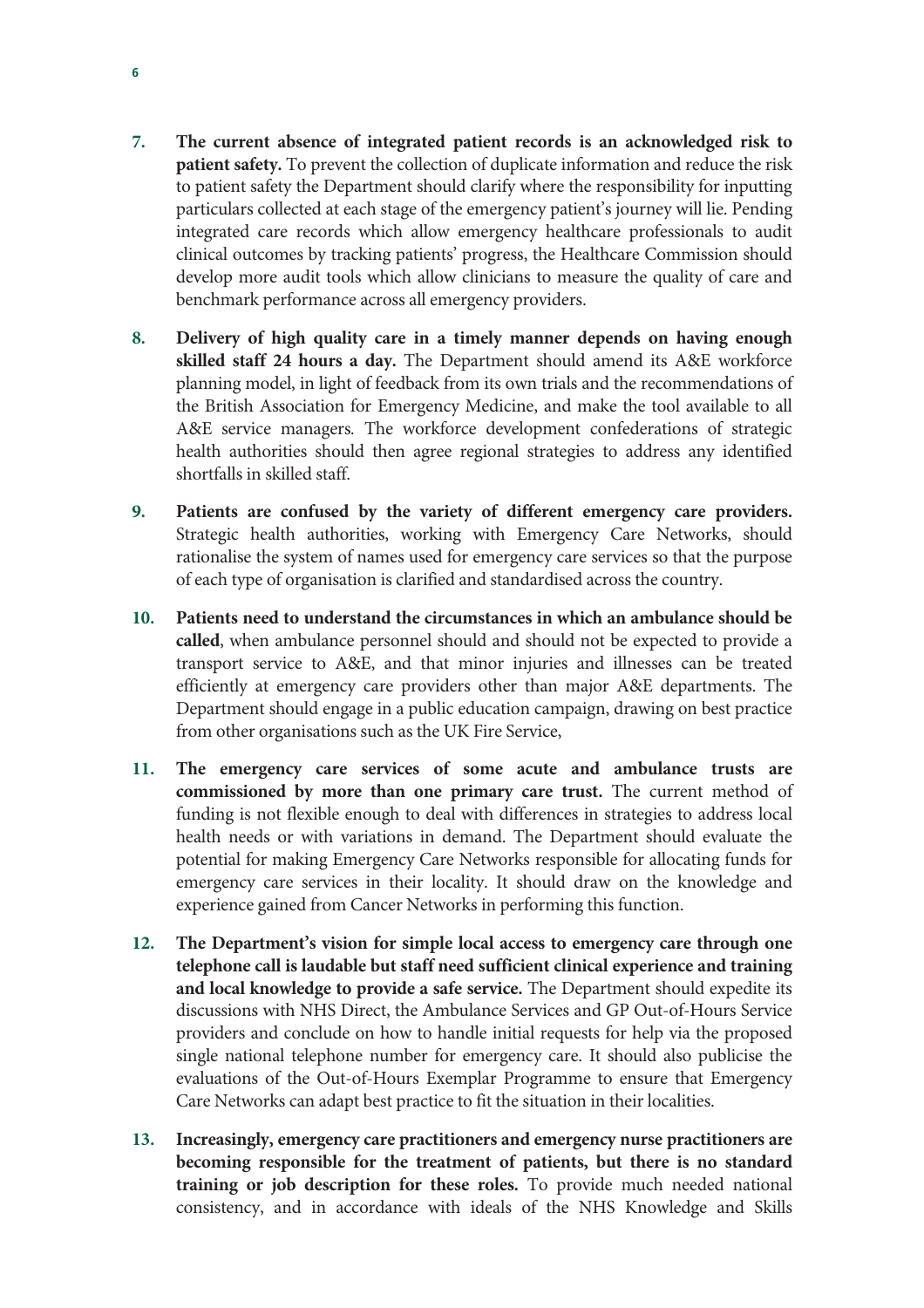Framework, the Department should clarify the skills and competencies that a person needs to be effective in these posts and define the minimum content for the education curriculum.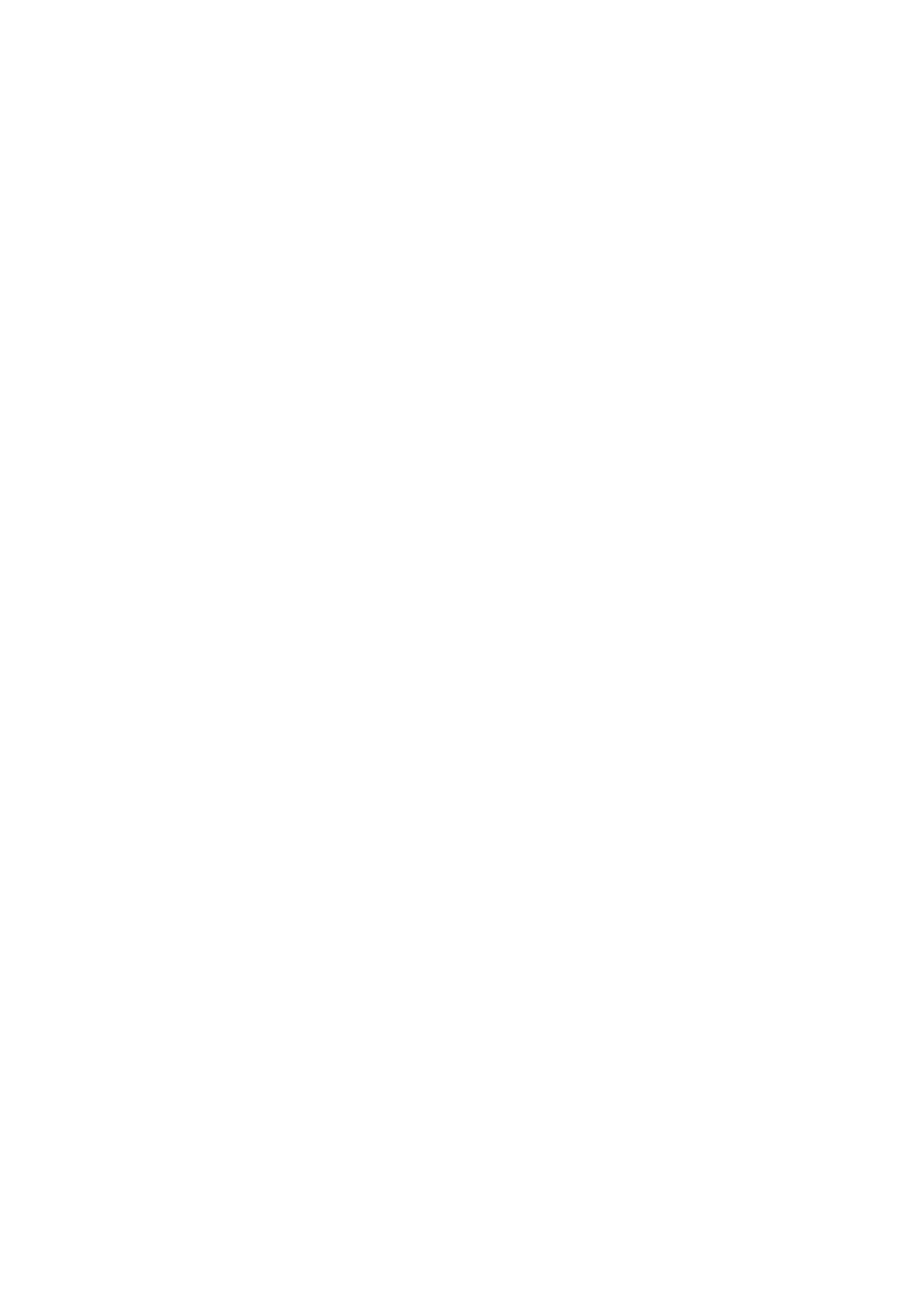# **1** Understanding demand for emergency care

1. Emergency care, as opposed to elective (planned) care, is a large part of the NHS's work. Major A&E departments in hospitals are only one of a variety of emergency care providers. There is now a growing body of evidence which shows that forecasts of demand for emergency hospital treatment can be made with reasonable accuracy. Demand can only be managed, however, if patient flows, both in and out of A&E, are viewed in relation to the whole healthcare system.<sup>2</sup>

2. Through the *Reforming Emergency Care* strategy the Department made a commitment to patients that wherever and whenever they contacted the NHS, their needs would be met and the most appropriate response provided. The Department has widened access to emergency care through the establishment of new types of provider such as Walk-in-Centres and NHS Direct telephone helpline and online service. Annual demand for these and ambulance services has been rising year on year. Sixteen million people attended A&E services in 2003–04 **(Figure 2)** and in the first two quarters of 2004–05 the attendances at major A&E services have increased by 5% and 3% on the comparable periods in 2003–04.3



#### **Figure 2: Trends in demand for Emergency Care Services**

*Source: Department of Health data presented in C&AG's Report, Appendix 2* 

#### Notes

1. A&E departments include specialist Type 2 and smaller Type 3 (Walk-in-Centres and Minor Injury Units) services

2. Open access primary care centres are classified as Type 3 A&E services

3. Attendance includes both new patients and follow-up attendances

2 C&AG's Report, paras 2.3, 2.13–2.15

3 *ibid*, paras 1.6, 3.3–3.4 and Appendix 2; Qq 2, 42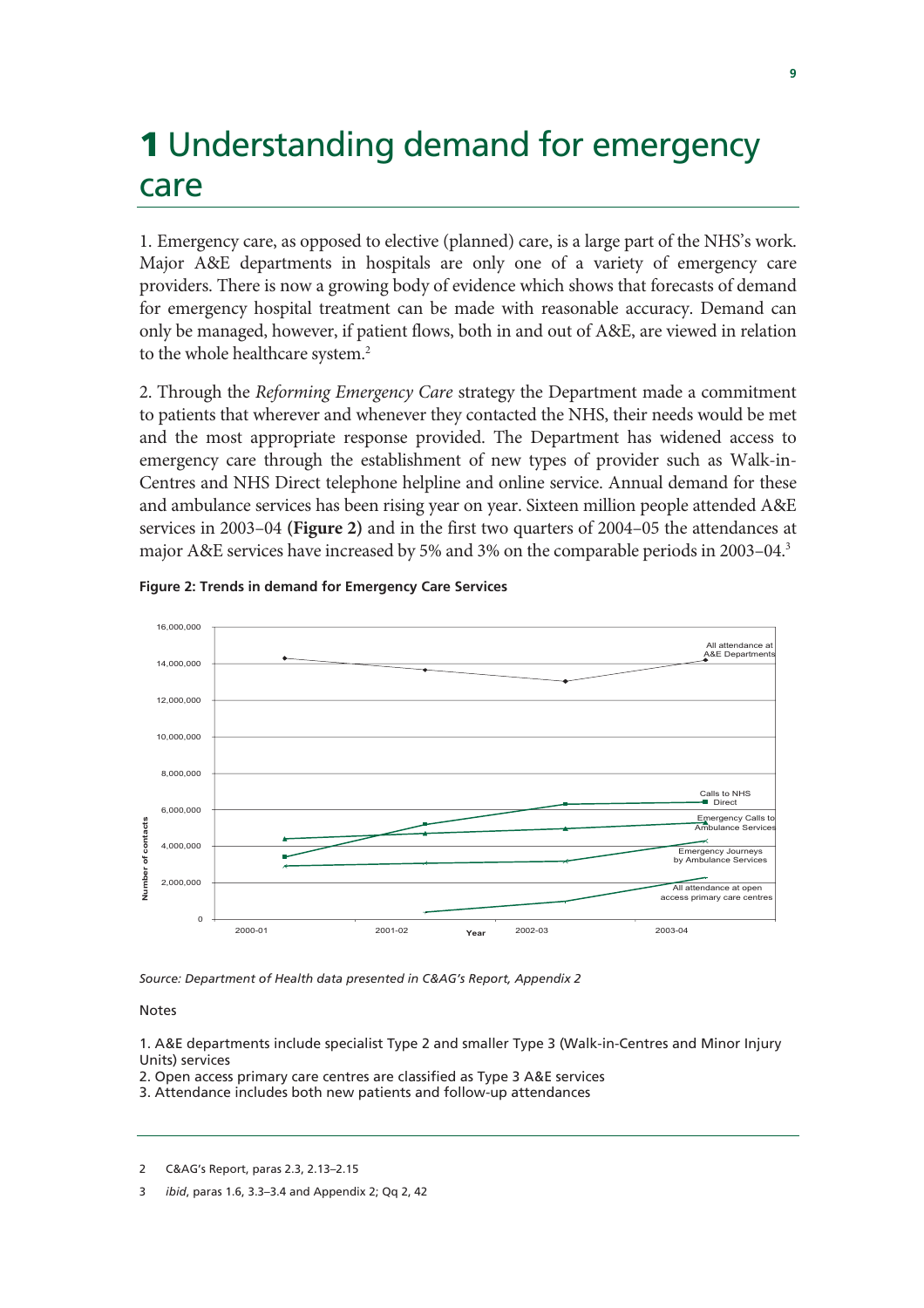3. In explaining this growth in demand for A&E services since April 2002, the Department said it was the result of their success in treating the majority of patients within the four hours and not of the reform of GP out-of-hours services, which had not begun then. The Department believed that when systems were running with significant delays, demand for emergency care was suppressed, with patients deterred from seeking treatment in A&E or GPs hesitant to refer. A reduction in waiting would therefore attract some previously unmet public demand.4

4. The existence of alternative emergency care providers, such as Walk-in-Centres and NHS Direct, has not reduced the numbers of people going to A&E, suggesting unmet demand. The Department had not estimated the level of this unmet need, or modelled demand for emergency care because of the large number of variables involved. The rate of rise in attendances at A&E had fallen, however, and there had not been a threat to service provision.<sup>5</sup>

5. The Department also expected the new pharmacist contract to contribute to the reduction in the rate of rise in attendances, as the public would be able to access emergency care advice and treatment for minor ailments at chemists. Pilot programmes using prevention and early interventions by health and social workers in the community have been shown to reduce the number of hospital admissions and to improve quality of life for patients with long-term conditions. The use of case managers who check regularly on patients most at risk, co-ordinate multi-organisational care and respond to urgent needs, should therefore reduce the likelihood of patients reaching a crisis situation and reduce the need for emergency care.<sup>6</sup>

6. The Department did not think that increases in A&E attendances were connected to lack of access to GPs. However, there is no systematic picture of where people who present at A&E reside and it was impossible to say whether there were particular primary care trusts or GPs that had high levels of referral. The Department believed that this mapping should be done locally, and highlighted areas that provided services in response to patients' needs. For example in Liverpool, where there is a culture of going to the hospital rather than the GP, the A&E department has GPs working within it. In London GP-led Walk-in-Centres or Minor Injury Services, such as at St Thomas' Hospital, provide access to primary care for people who are registered with a GP elsewhere. In Newcastle-upon-Tyne there is a primary care emergency centre at the front door of the acute hospital to reduce the pressures on local GPs for urgent care.<sup>7</sup>

7. Accurately estimating the overall cost of emergency care is difficult, but A&E services alone cost more than £1 billion annually. Consultation costs differ between emergency care providers **(Figure 3)** and investigations, such as x-rays and diagnostic tests, increase these costs significantly. Attendance at services is highly variable, ranging from single figures at Minor Injury Units to more than 3,000 a week in major A&E departments. This variation increases the disparity in unit costs, and the Department has not determined the

<sup>4</sup> Q 2; Ev 14

<sup>5</sup> Qq 53–55, 73; Ev 14

<sup>6</sup> Qq 53–54; *Transforming Emergency Care in England: A report by Professor Sir George Alberti,* Department of Health, October 2004

<sup>7</sup> C&AG's Report, Case Example 9; Qq 2, 11–12, 19–20, 23, 42–43, 70, 75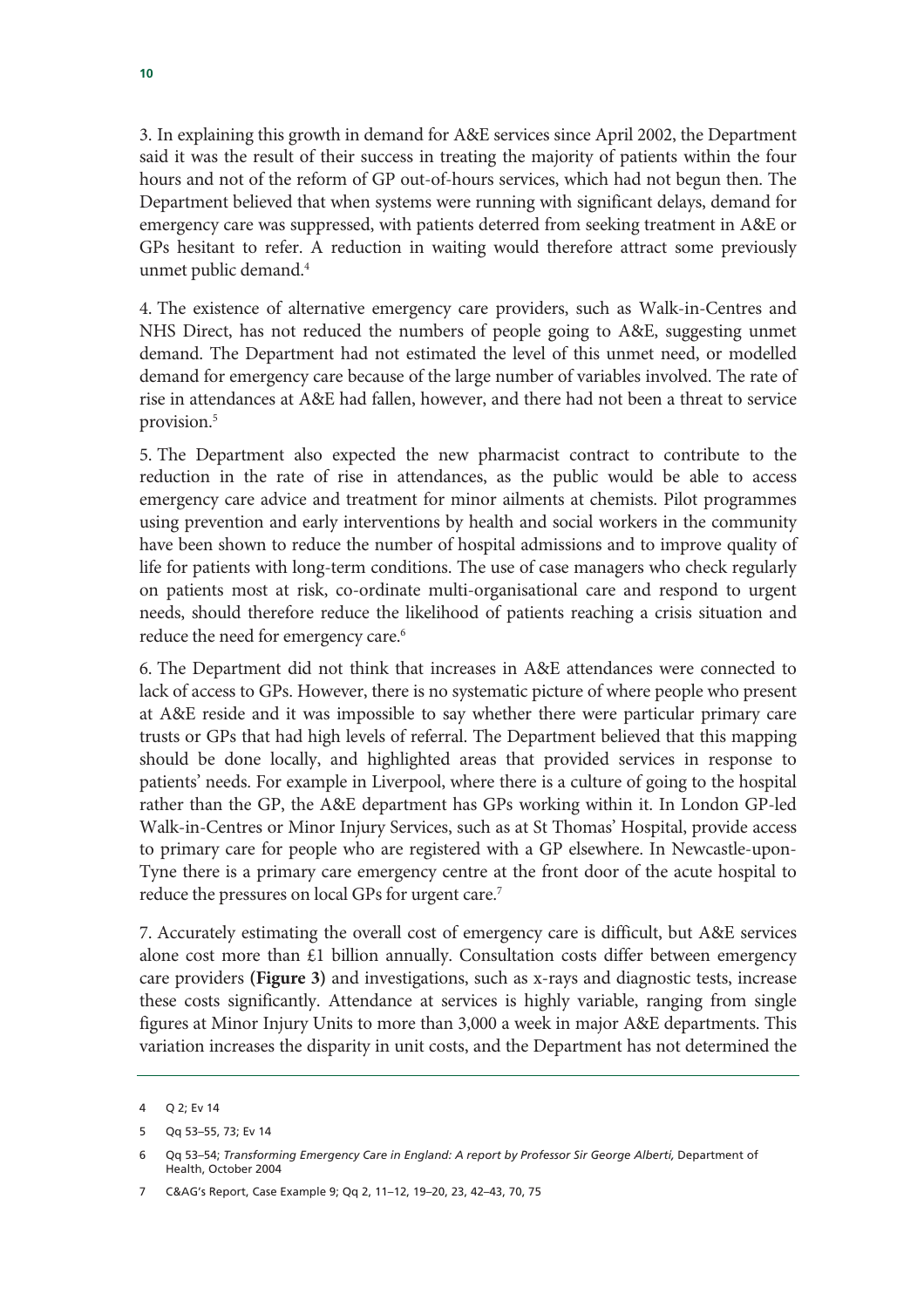relative value for money of treating patients at these services. The Department now intend to focus on getting emergency care providers, through Emergency Care Networks, to review their local system and organise their responses in a more collaborative way. Currently there are concerns that primary care trusts are planning to treat a greater percentage of cases of minor injury and illness, and acute trusts will admit more patients via A&E. A joined up approach to providing emergency care services should minimise the incentives for NHS organisations to act so as to make financial gains at the expense of other trusts.<sup>8</sup>

| <b>Emergency Care Provider</b> | Costs |
|--------------------------------|-------|
| <b>General Practitioner</b>    | £15   |
| Walk-in-Centre                 | £25   |
| <b>A&amp;E Department</b>      | f60   |

*Source: Department of Health oral evidence, Q 43*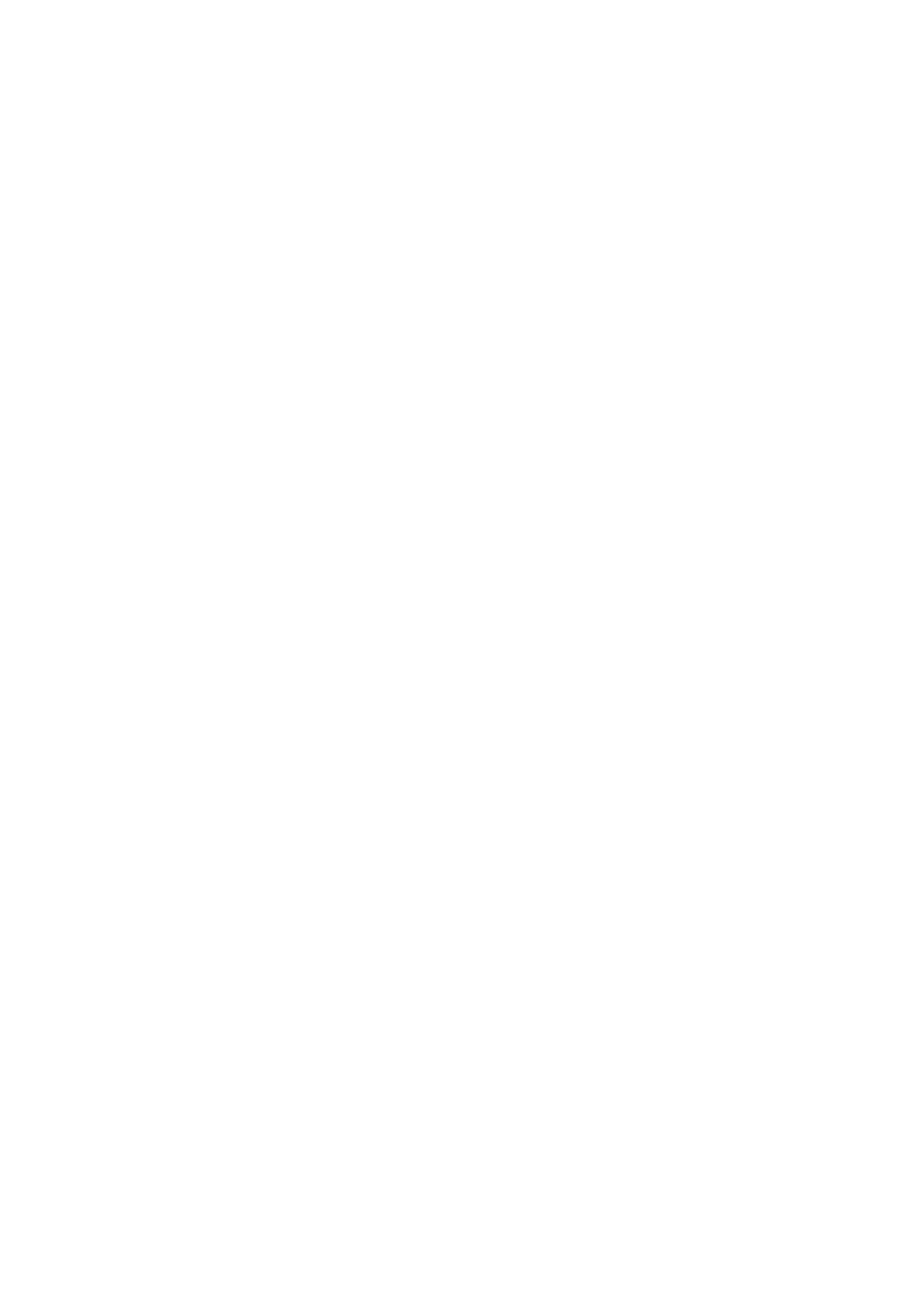# **2** Sustaining and building on achievements

8. We congratulated the Department on the significant progress made by trusts towards the achievement of the target for 98% of A&E patients to be treated or admitted to hospital within four hours. It used a mix of financial incentives and close performance management, with support for those trusts requiring it. The target was crucial to the improvements, and reduction in variability, between trusts' performance. In line with the national move to simplify and reduce the number of targets, central planning and targets for A&E will however cease from April 2005. The Department said that time spent in A&E would feature in the new Standards for Better Health. The Healthcare Commission would inspect trusts' against this core standard, and trusts would need to ensure that as a minimum they maintained performance at 98% within four hours.<sup>9</sup>

9. At the end of October 2004, around 70 trusts had consistently achieved the weekly mark of 98%. Despite increases in attendances at A&E the proportion seen within four hours has improved month-on-month significantly **(Figure 4)**, and the Department was confident that the overall target would be met by December 2004.10

10. In April 2004, the four-hour target was extended to cover all NHS Walk-in-Centres and Minor Injury Units and their performance was included within data on A&E departments to show overall performance by all trusts providing emergency care. This change in data recording has contributed to the rise in performance by some acute trusts and demonstrates that sufficient facilities and services in the vicinity or linked to A&E departments help to achieve and maintain the 98% level.<sup>11</sup>

|                   | <b>Total</b><br>attendances at<br>all A&E, Minor<br><b>Injury Units</b><br>and Walk-in-<br><b>Centres</b> | <b>Percentage of</b><br>patients who<br>spent less than<br>4 hrs in A&E | <b>Attendances in</b><br>major A&E<br><b>Departments</b> | <b>Percentage of</b><br>patients who<br>spent less than<br>4 hrs in A&E |
|-------------------|-----------------------------------------------------------------------------------------------------------|-------------------------------------------------------------------------|----------------------------------------------------------|-------------------------------------------------------------------------|
| 2004-05 Ouarter 2 | 4,556,695                                                                                                 | 95.9%                                                                   | 3,381,219                                                | 94.6%                                                                   |
| 2004-05 Quarter 1 | 4,502,578                                                                                                 | 94.7%                                                                   | 3,377,850                                                | 93.1%                                                                   |
| 2003-04 Quarter 4 | 4,009,142                                                                                                 | 92.7%                                                                   | 3,059,698                                                | $90.6\%$                                                                |
| 2003-04 Quarter 3 | 4,027,622                                                                                                 | 90.8%                                                                   | 3,106,667                                                | 88.3%                                                                   |
| 2003-04 Ouarter 2 | 4,347,584                                                                                                 | 90.7%                                                                   | 3,281,186                                                | 88.1%                                                                   |
| 2003-04 Quarter 1 | 4,132,497                                                                                                 | 89.9%                                                                   | 3,217,931                                                | 87.3%                                                                   |

**Figure 4: Steady progress has been made by trusts as a whole, but major A&E Departments are still some way behind the target** 

*Source: Department of Health performance data* 

11 C&AG's Report, para 1.6

<sup>9</sup> C&AG's Report, para 1.5; Qq 6, 58; Ev 13

<sup>10</sup> Qq 3, 5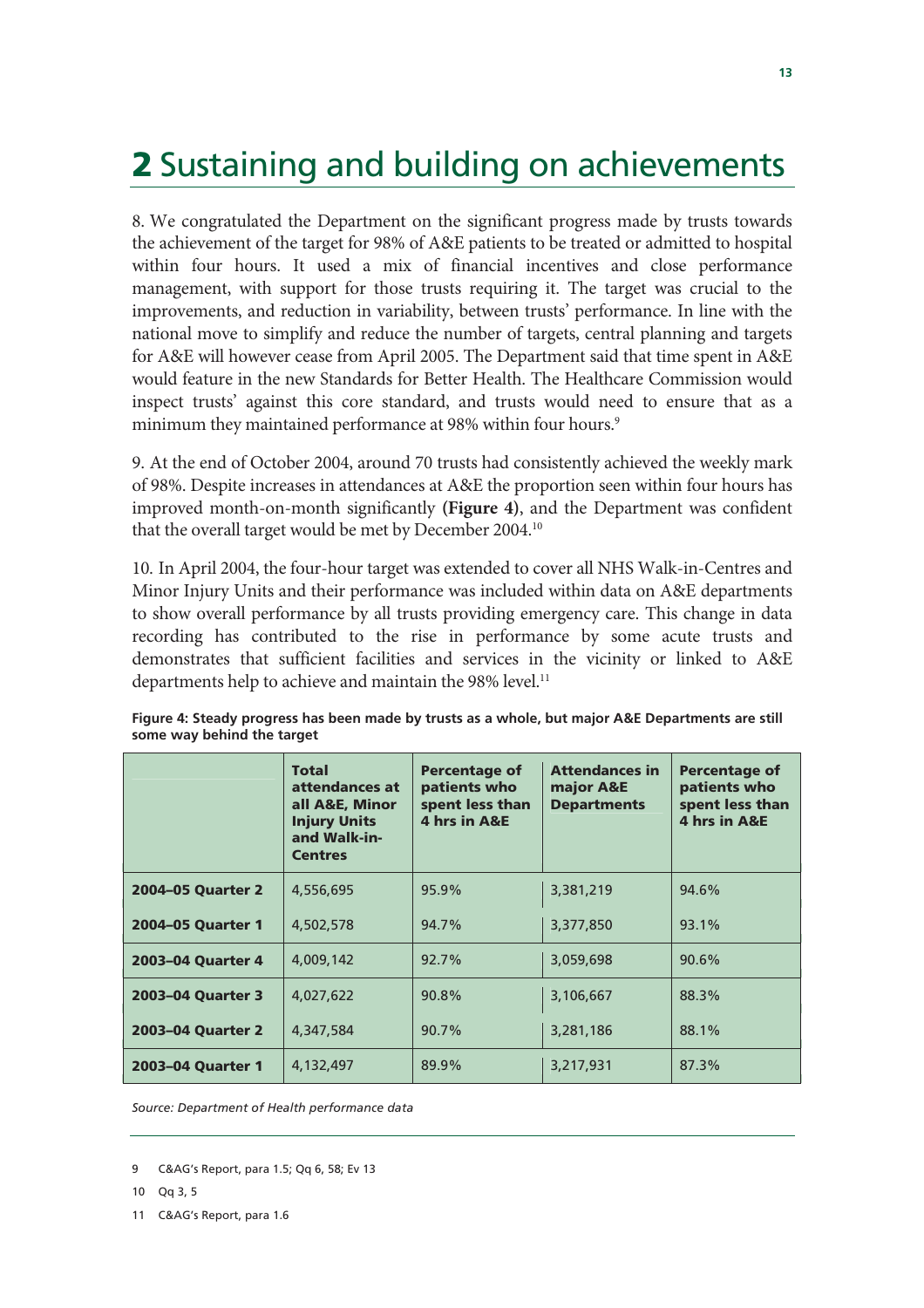11. During a visit to one central London A&E department staff suggested that improving their performance from 96% was causing them great difficulties because of the type of clients they receive, for example people with alcohol or mental health problems and commuters who use the hospital as a drop-in centre. The Department said the 98% target was not chosen arbitrarily and certain categories of patient, such as those with mental illhealth, were included in the clinical exceptions. It did not accept that the costs of achieving these last two percentage points outweighed the benefits. Each 1% improvement nationally was 160,000 more people treated in less than four hours. Widely applicable process changes, which had not required significant investment, had been shown to work.<sup>12</sup>

12. These achievements mask differences for specific groups of patients. Very few children or patients with minor injury or illness spend longer than four hours in A&E. The elderly and vulnerable adults are more likely to breach the four-hour target, however, because of their complex medical and social needs. Improvements to their care had nevertheless been made through the use of clinical decision units and short stay wards where the patients were placed in a proper bed and observed for longer periods whilst appropriate treatment was given or care arranged. The National Director for Emergency Access believed that further improvements would be made, up to and after the December target date, as he had been working with the National Director for Older People's Services (the Older People's Czar) to provide better managed community care programmes for the elderly and multidisciplinary health and social services teams within hospitals.<sup>13</sup>

13. One fifth of all attendees at A&E departments require admission to hospital, and there remains room to improve their experience as patients. Waiting for a bed on a ward and obtaining a specialist opinion are the commonest causes of delay. The Modernisation Agency provided tools to assist trusts in bed management and improving access to specialist opinion in summer 2004, and the number of breaches of the four-hour target has been reduced, from 50% to 23%, over eighteen months to August 2004. Unless traditional working practices for admissions and discharges are reformed in all acute trusts, however, bottlenecks will persist in A&E and patients will not receive timely care.<sup>14</sup>

14. The need for diagnostic tests can be the reason for bottlenecks in A&E. 11% of all stays longer than four hours are the result of delays in diagnostic services. Despite Departmental guidance to improve this situation by extending out-of-hours x-ray services, the National Audit Office found that only just over half the trusts responding to their survey had radiographers available to A&E 24 hours a day. The Department felt it had been addressing these problems since 1997, by initiatives such as an increase in training places and "Return to Practice" schemes for radiographers; but the world-wide shortage of these staff had to be recognised as a contributory factor. Around 3,000 more radiographers will be employed in the NHS by 2008, but in the short-term trusts have been encouraged to make use of new technologies, such as digital imaging, and to expand the roles of other staff to include initial interpretation of x-rays.15

- 13 C&AG's Report, Summary para 7; Qq 7–8, 59
- 14 C&AG's Report*,* paras 2.14–2.20; Qq 7, 9, 34
- 15 C&AG's Report*,* paras 2.11–2.12; Qq 84–88; Ev 13

<sup>12</sup> C&AG's Report, para 1.6 and Figure 4; Qq 4–5, 33–34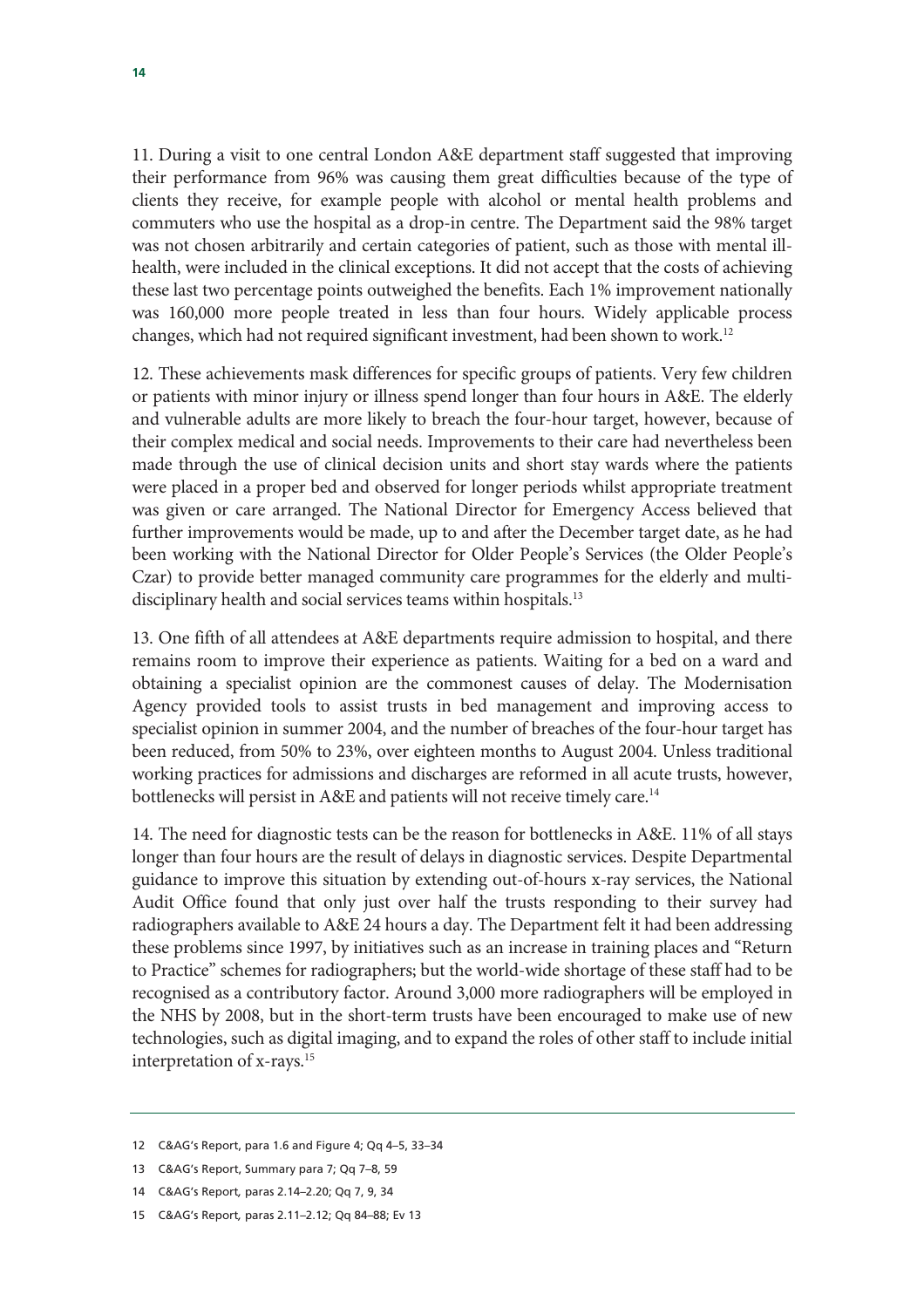15. Four hours may be too long, if for example patients may be waiting a disproportionately long time for a simple procedure; or staff may be pressured into making a premature decision about patients who are in danger of breaching the four-hour target. Currently average time is under two hours. The Department accepted that the target had been a blunt instrument, but the aim was to eliminate unnecessary delays for patients in A&E.16

16. Clinicians and managers generally agreed that the target had focused attention on reducing delays, and consequently had a beneficial effect on performance. In contrast to inpatient services, where national performance data includes more than waiting times, measures of the quality of care provided in A&E departments and national benchmarking are very limited. The Healthcare Commission, with the British Association for Emergency Medicine, has developed three clinical audit tools for paracetamol overdose, pain in children and fractured neck of femur (broken hip) which trusts can use to audit their performance. The Department accepted that the lack of an integrated patient record system made tracking the clinical outcomes for patients who were transferred or discharged from A&E difficult, but it was in the process of making the changes to facilitate this flow of information.17

17. The increase in A&E attendances has intensified the pressure on hospital staff. Despite extra funding for A&E nursing posts and additional A&E consultants, the National Audit Office found a gap between the number of positions and actual complement in at least 84% of acute trusts in their survey. The Department agreed that more staff, especially practitioners who could act independently, were needed to maintain performance in the future and to improve quality of care further. The strategic health authority workforce development confederations conduct annual exercises to plan consultant numbers, and to an extent nurses and occupational therapists, but the Department does not have a clear understanding of the reasons for the shortages of certain types of staff employed in A&E.<sup>18</sup>

18. There is no accepted model for the numbers and mix of types of staff in A&E departments for trusts to use when budgeting for their emergency services, and so in many cases current levels are based on historical baselines. With the increasing use of 'See and Treat' for patients with minor injuries and illnesses, and the need to meet the European Working Time Directive, more input from senior clinicians is vital for A&E departments to function effectively. The Department accepted as reasonable the British Association for Emergency Medicine's calculation that large A&E departments needed eight consultants if they were to provide sufficient cover 24 hours a day, seven days a week. A model based on types of patient, hour of the day and the time needed for consultation by each 'decision making' staff group is currently being tested. This model should allow trusts to develop rotas to cope with demand and meet the needs of patients.<sup>19</sup>

<sup>16</sup> C&AG's Report*,* paras 1.9; 1.16; Qq 15, 65

<sup>17</sup> C&AG's Report, paras 1.27, 1.29; Q 47

<sup>18</sup> C&AG's Report, para 2.25 and Figure 11; Qq 10, 66–67, 77–78

<sup>19</sup> C&AG's Report*,* paras 2.24, 2.27–2.28; Qq 14, 26, 79–82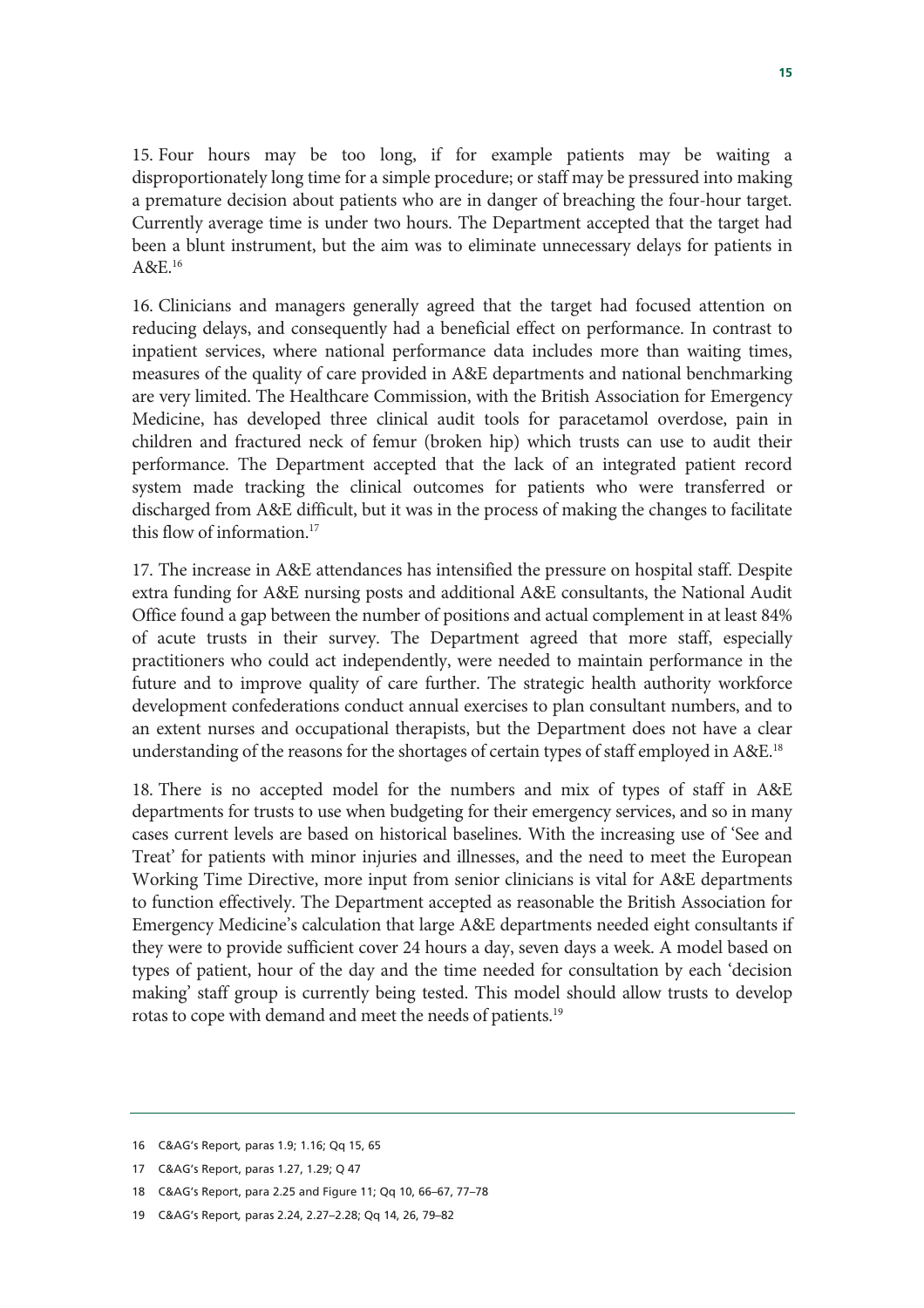# **3** Improving the integration of emergency care services

19. Under its 2001 *Reforming Emergency Care* strategy the Department established the principle that all services must be designed from the point of view of the patient and their needs should be met by the professional best able to deliver the service. The Department therefore recommended the integration of the system of emergency care providers, including the development of Emergency Care Networks to promote and co-ordinate cross-boundary working between primary care trusts, acute trusts, social services, local authorities, ambulance trusts, pharmacies, mental health trusts and voluntary organisations. The Department also proposed that healthcare professionals should be trained and empowered to use their competencies and skills to practice autonomously, so that for emergency conditions which are not life threatening a single practitioner would manage the patient throughout their journey.<sup>20</sup>

20. To reduce delays further, acute trusts need to look wider than A&E departments and the Department has assisted trusts to identify 'bottlenecks' in the patient journey and develop solutions **(Figure 5)**. Primary care trusts, which allocate financial resources for emergency care services, have however found it difficult to remove these chokepoints because of funding constraints. The Department acknowledged that the partly historical basis of NHS finance meant allocations to some primary care trusts were probably lower than they should be, but the Secretary of State wanted to address this issue over the coming years.<sup>21</sup>

21. Although the NHS has developed new types of provider and co-located services to improve access to emergency care, the National Audit Office found that by and large the public continued to expect provision of emergency treatment through A&E departments. The acute hospital system could therefore become blocked, and capacity could be released if patients were treated in alternative ways. The level of public knowledge about the availability and services of the different types of providers is not sufficient for them to consistently make informed decisions about accessing emergency care. The Department agreed there was confusion and said it would consider renaming services to reflect their function. A good public education policy was needed to ensure patients knew what services were available to them, but it was no longer policy for patients to be educated to go to the "right place" for treatment.<sup>22</sup>

21 C&AG's Report, para 2.13 and Figure 9; Qq 49–51

22 C&AG's Report*,* Summary para 14; Q 71

<sup>20</sup> *Transforming Emergency Care in England: A report by Professor Sir George Alberti, Department of Health, October* 2004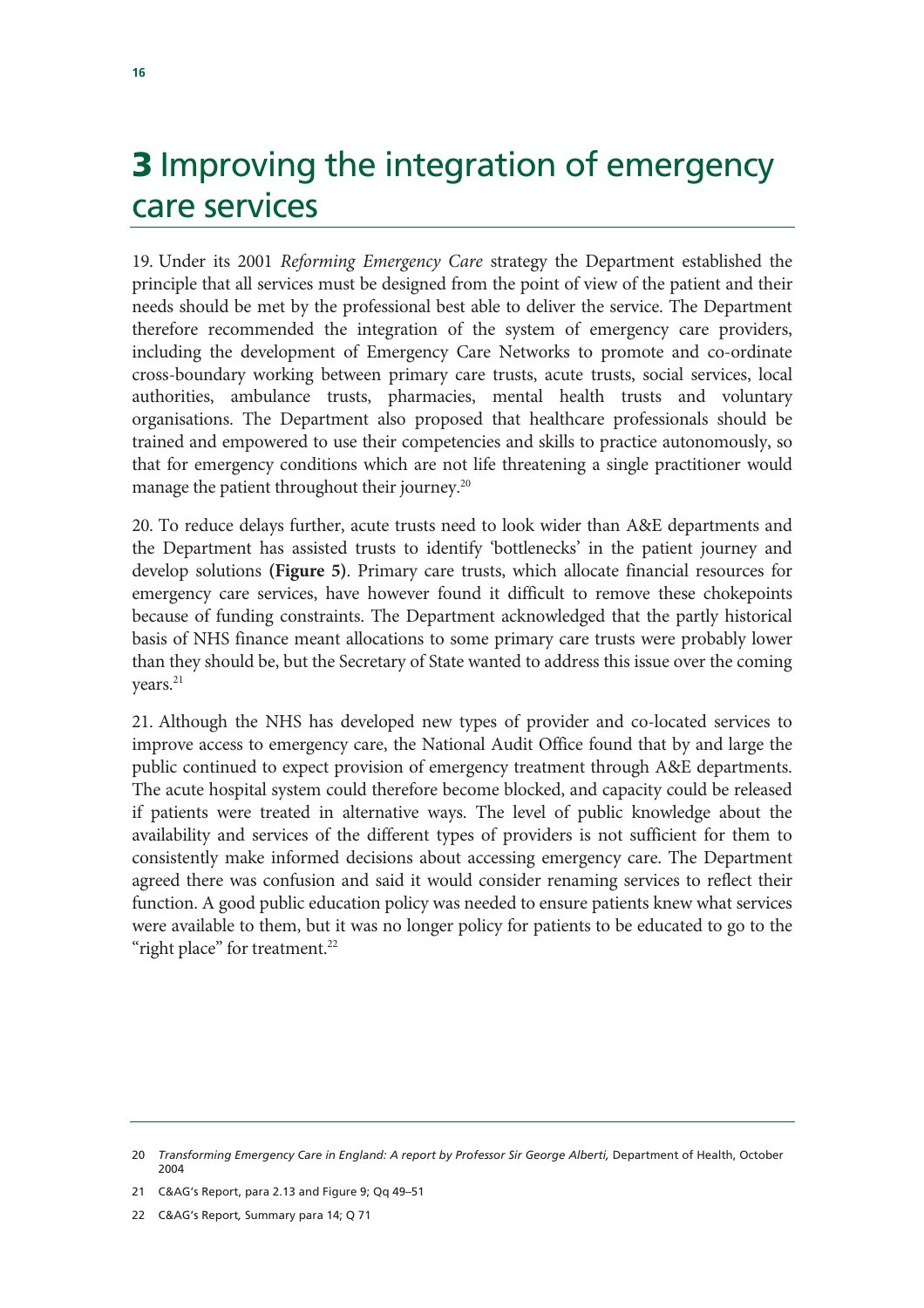

#### **Figure 5: Potential bottlenecks around an A&E Department**



22. The ambulance service is not a free taxi service, and the Department was challenging the perception that an ambulance should always take a patient to A&E. Advertising campaigns about 999 calls have been used, for example in London and Lancashire, and the Department said that public behaviour could be expected to change with experience of being treated at home or being provided with different care pathways by emergency care practitioners, instead of being transported to A&E. The Department was not aware of any direct interventions by trusts, such as letters to inform members of the public about inappropriate use of the ambulance service.<sup>23</sup>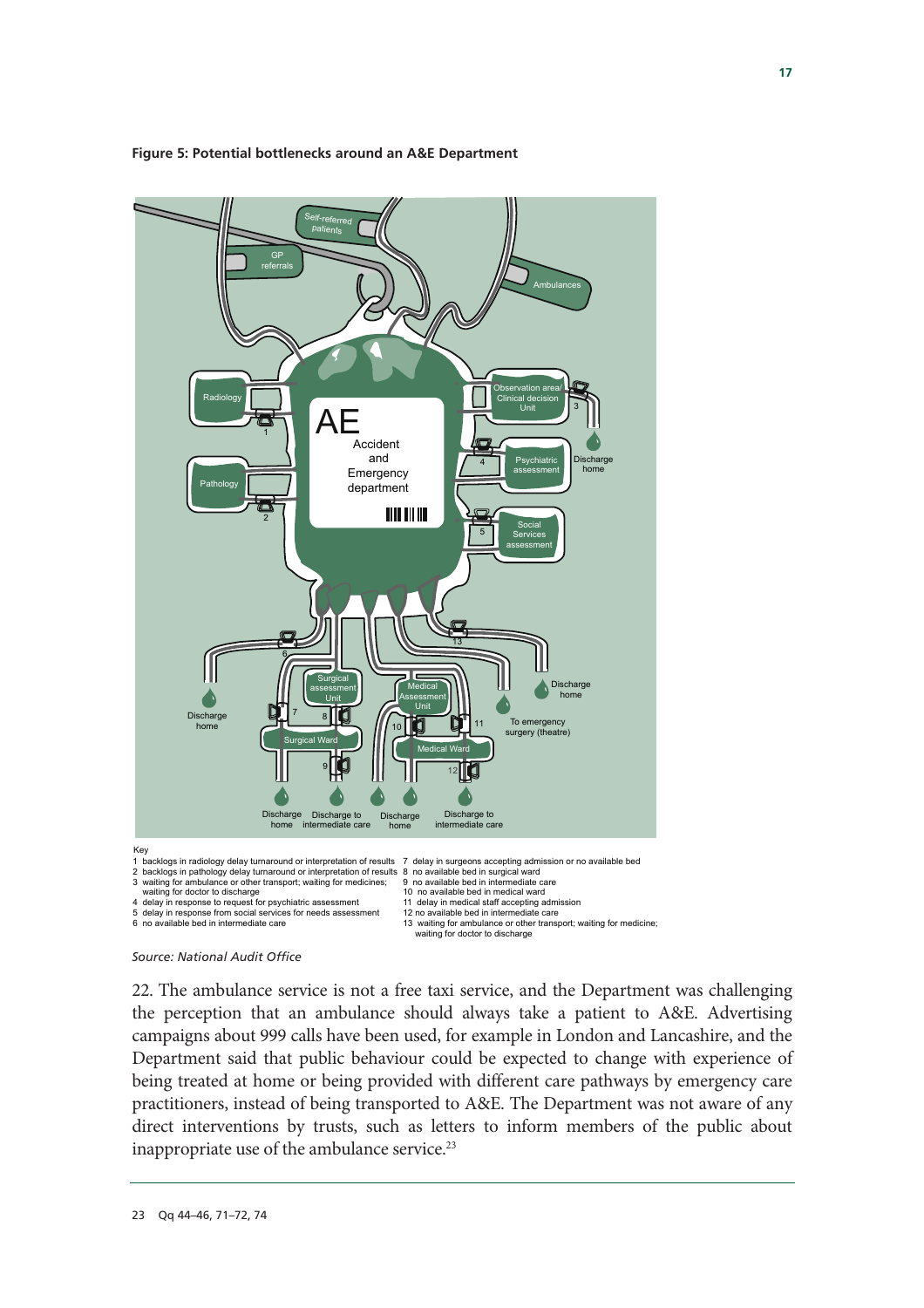23. Although the Department promoted the idea of Emergency Care Networks as the means of achieving its targets for emergency care in 2001, the National Audit Office still found that many of these cross-organisational and multi-disciplinary networks were still in their infancy **(Figure 6)**. Structural reform, organisational boundaries, conflicting performance indicators, and availability of funding and the way it is allocated were obstacles to improved joint working. In its 2004 report, *Transforming Emergency Care in England,* the Department identified strong partnerships as the key to the issue of waiting times. The National Director for Emergency Access believed that if Emergency Care Networks were charged with commissioning all emergency services for a locality, including social service support, improvements would be possible.<sup>24</sup>

24. The Department believed that the move to a single telephone call access system would provide a more patient-centred response to requests for emergency care. Originally it had envisaged that all services would be linked through a single point of access – NHS Direct – and that a 'navigator' would provide assistance to get the patient to an appropriate service as quickly as possible. It remained committed to providing this simple local access to emergency care through one national telephone number, but the organisation to which the enquirer was connected would depend on the locality, and could for example be an ambulance service, a GP co-operative, or NHS Direct. It was also the Department's intention that Walk-in-Centres, Minor Injury Units and Urgent Care Centres should be integrated with the out-of-hours service. GPs would continue to be rostered, but the talents of nurses and paramedics will be utilised to a greater extent than currently.25

<sup>24</sup> C&AG's Report, Summary para 19; Qq 27, 91–92

<sup>25</sup> C&AG's Report*,* Summary para 15 and Figures 13, 16; Qq 12, 35–37, 40, 71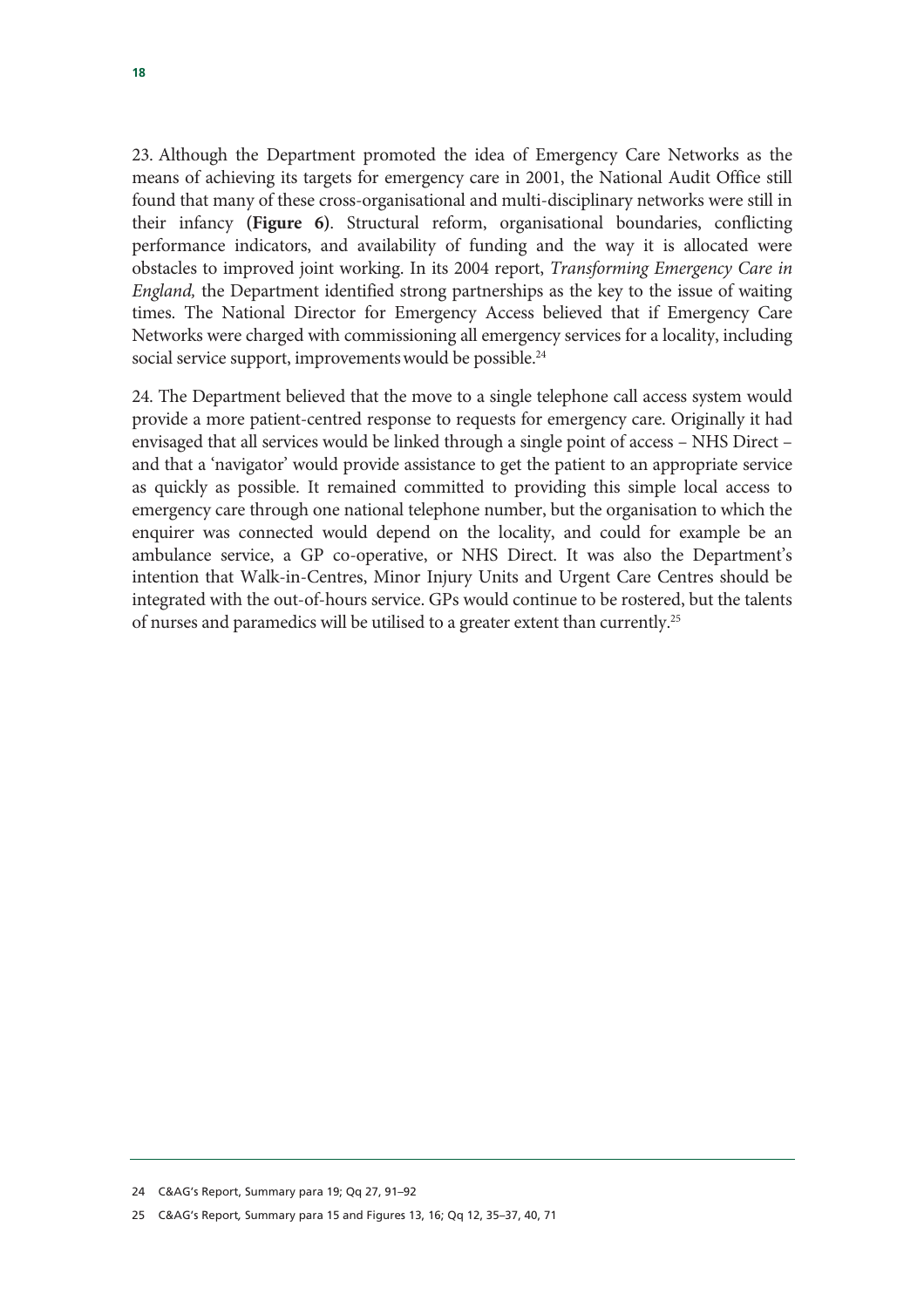**Figure 6: Emergency Care Networks in Strategic Health Authority Areas are at different stages of development** 



*Source: National Audit Office* 

25. The development of emergency care and emergency nurse practitioners has been an important change in the way emergency care is delivered. They are trained to diagnose, treat and discharge patients whose condition is not life threatening, and they are able to determine the most appropriate care pathway for the patient without reference to a medic. The National Audit Office found the skill content was not consistent, and the length of courses varied before the trainee could begin the role. The Department assured us that it was working on agreeing some overall educational standards for competence and skills and a set curriculum for local universities.<sup>26</sup>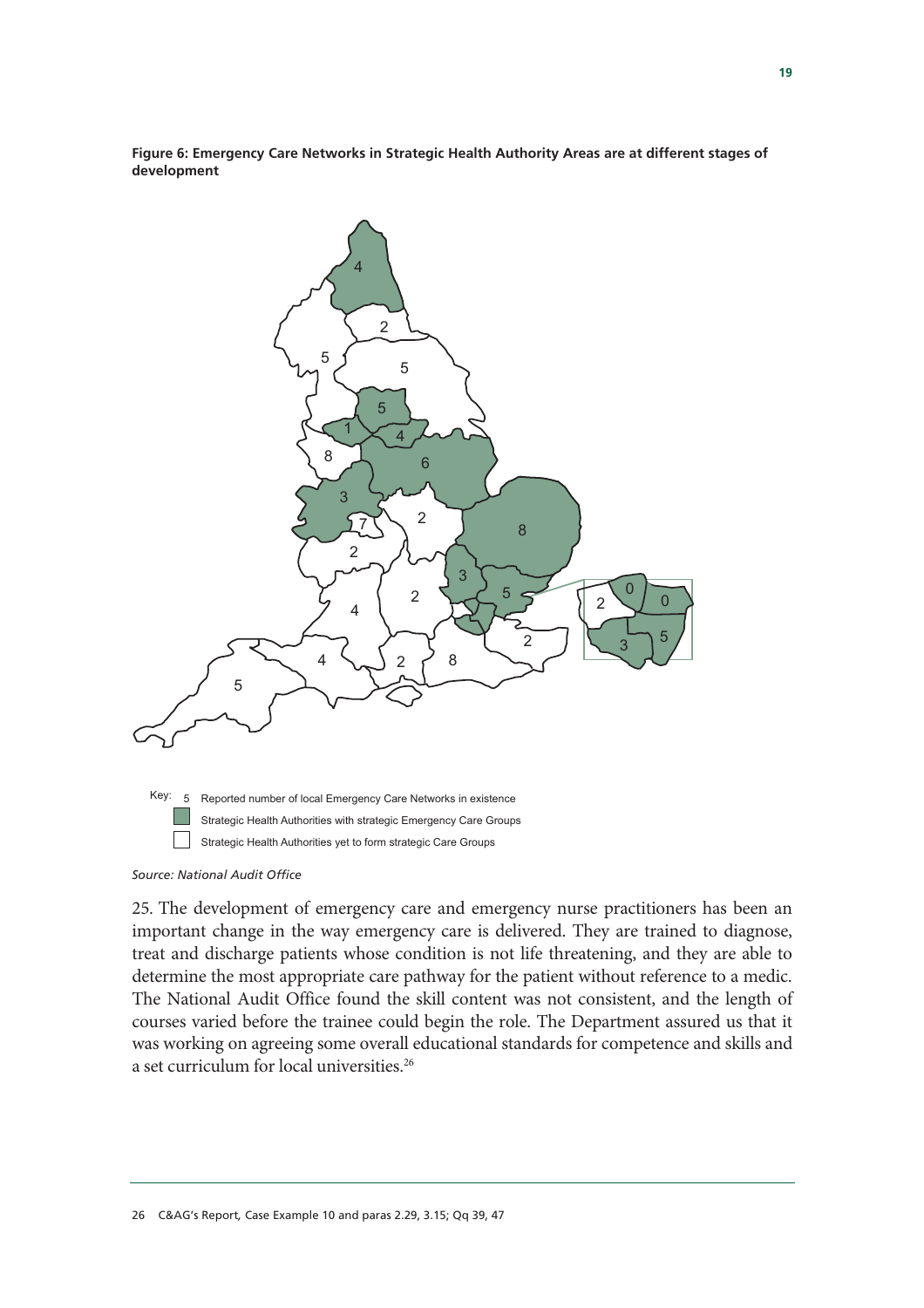# Formal minutes

### **Wednesday 9 March 2005**

Members present:

Mr Edward Leigh, in the Chair

Mr Ian Davidson Mr Brian Jenkins  Mr Gerry Steinberg Jon Trickett

The Committee deliberated.

Draft Report (Department of Health: improving emergency care in England), proposed by the Chairman, brought up and read.

*Ordered*, That the draft Report be read a second time, paragraph by paragraph.

Paragraphs 1 to 25 read and agreed to.

Conclusions and recommendations read and agreed to.

Summary read and agreed to.

*Resolved*, That the Report be the Sixteenth Report of the Committee to the House.

*Ordered*, That the Chairman do make the Report to the House.

*Ordered*, That the provisions of Standing Order No. 134 (Select Committees (Reports)) be applied to the Report.

[Adjourned until Monday 21 March at 4.30 pm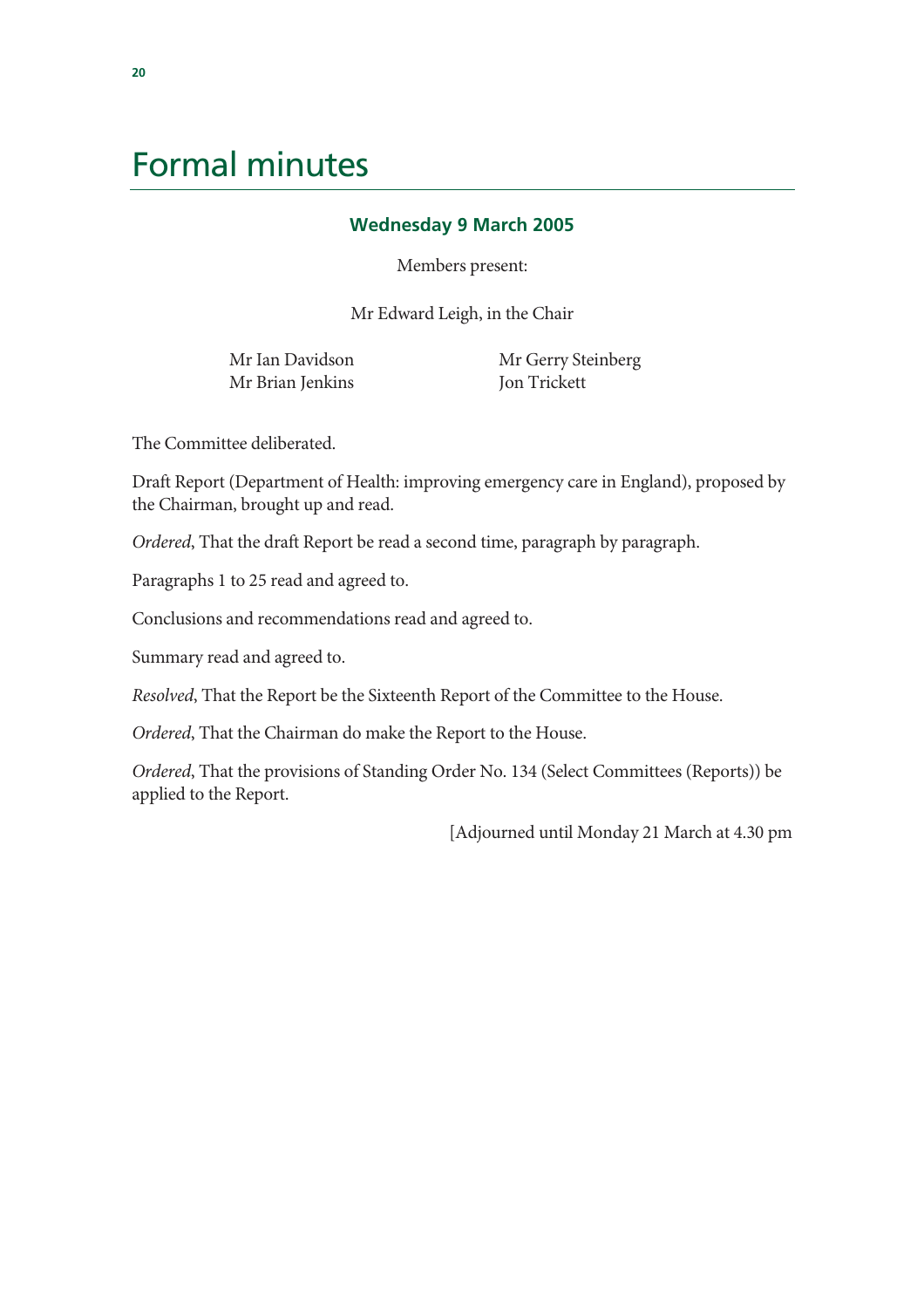# **Witnesses**

| <b>Wednesday 3 November 2004</b>                                            | Page            |
|-----------------------------------------------------------------------------|-----------------|
| Sir Nigel Crisp KCB, and Professor Sir George Alberti, Department of Health | Ev <sub>1</sub> |

# List of written evidence

Department of Health **Event Even and Even and Even Even** Even and Even and Even and Even and Even and Even and Even and Even and Even and Even and Even and Even and Even and Even and Even and Even and Even and Even and Eve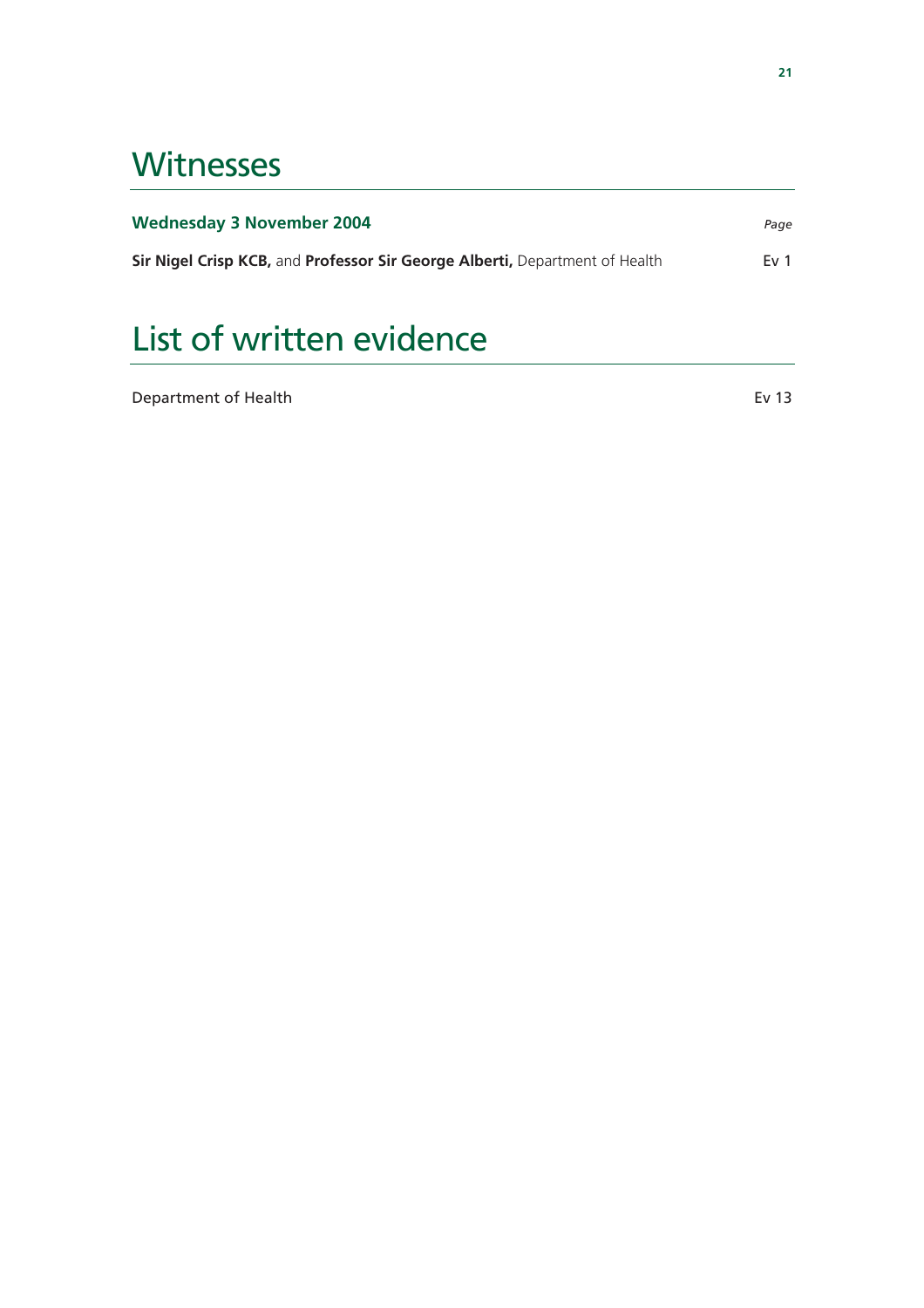### **List of Reports from the Committee of Public Accounts Session 2004–05**

| <b>First Report</b>      | The management of sickness absence in the Prison<br>Service                                                | <b>HC 146</b> |
|--------------------------|------------------------------------------------------------------------------------------------------------|---------------|
| Second Report            | Tackling cancer in England: saving more lives                                                              | <b>HC 166</b> |
| <b>Third Report</b>      | The BBC's investment in Freeview                                                                           | <b>HC 237</b> |
| Fourth Report            | Improving the speed and quality of asylum decisions                                                        | <b>HC 238</b> |
| Fifth Report             | Excess Votes 2003-04                                                                                       | <b>HC 310</b> |
| Sixth Report             | Excess Votes (Northern Ireland) 2003-04                                                                    | <b>HC 311</b> |
| Seventh Report           | Foreign and Commonwealth Office: Visa entry to the HC 312<br>United Kingdom: the entry clearance operation |               |
| Eighth Report            | Ministry of Defence: Battlefield Helicopters                                                               | <b>HC386</b>  |
| Ninth Report             | The Drug Treatment and Testing Order: early lessons HC 403                                                 |               |
| <b>Tenth Report</b>      | Welfare to work: tackling the barriers to the<br>employment of older people                                | <b>HC 439</b> |
| <b>Eleventh Report</b>   | Improving public transport in England through light<br>rail                                                | HC 440        |
| <b>Twelfth Report</b>    | Helping farm businesses in England                                                                         | <b>HC 441</b> |
| <b>Thirteenth Report</b> | Ofgem: The Social Action Plan and the Energy<br><b>Efficiency Commitment</b>                               | <b>HC 442</b> |
| Fourteenth Report        | Department for International Development:<br>responding to HIV/AIDS                                        | <b>HC 443</b> |
| <b>Fifteenth Report</b>  | Managing risks to improve public services                                                                  | <b>HC 444</b> |
| Sixteenth Report         | Department of Health: improving emergency care in<br>England                                               | <b>HC 445</b> |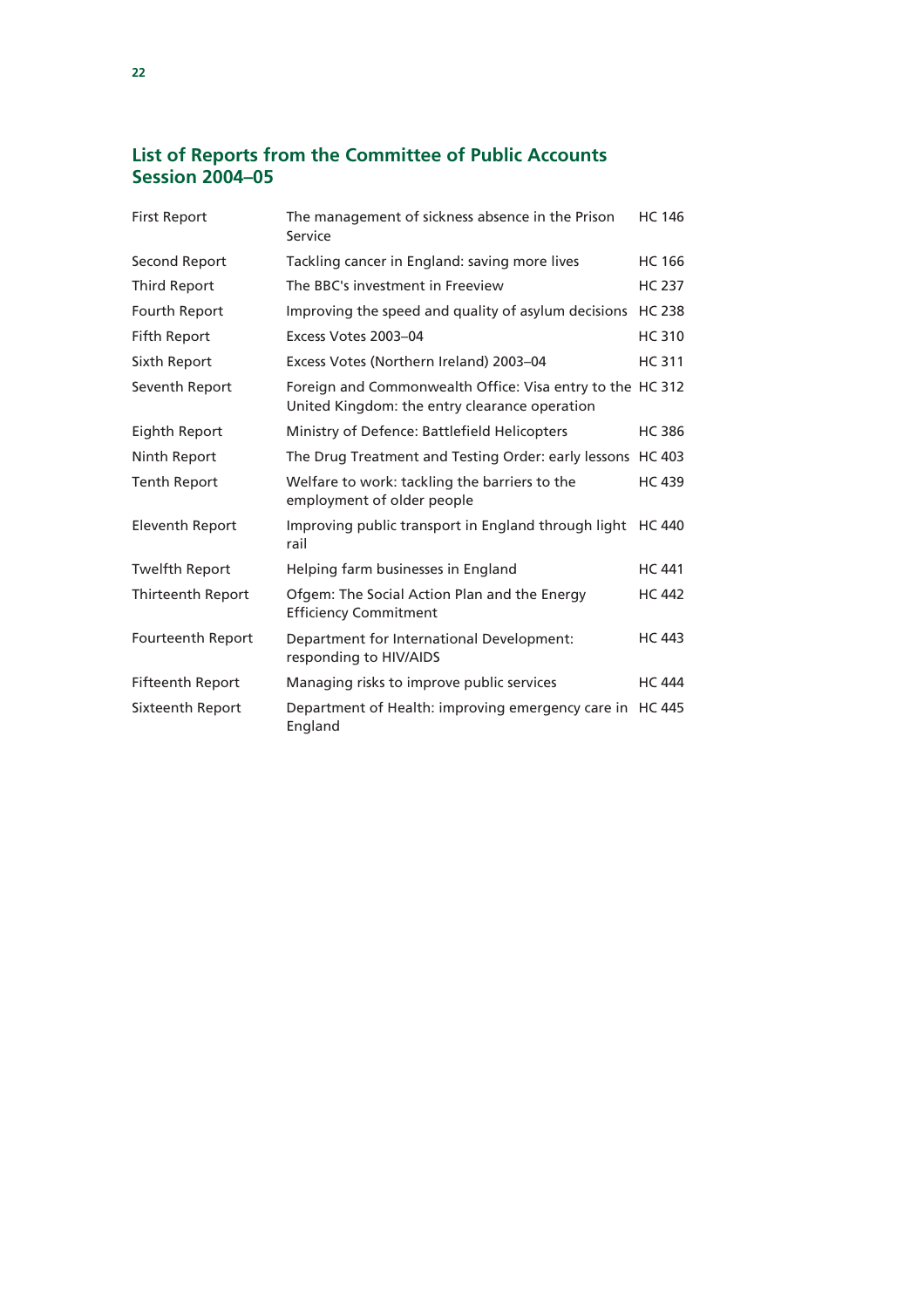## Oral evidence

#### **Taken before the Committee of Public Accounts**

#### **on Wednesday 3 November 2004**

Members present:

Mr Edward Leigh, in the Chair

Mr Richard Allan Mr Brian Jenkins Mr Richard Bacon Jon Trickett Jon Cruddas Mr Alan Williams Mr Frank Field

**Sir John Bourn KCB,** Comptroller and Auditor General, National Audit Office, further examined. Ms Paula Diggle, Second Treasury Officer of Accounts, HM Treasury, further examined.

#### **REPORT BY THE COMPTROLLER AND AUDITOR GENERAL:**

#### **Department of Health: Improving Emergency Care in England (HC 1075)**

*Witnesses:* **Sir Nigel Crisp KCB,** Permanent Secretary/NHS Chief Executive of Health and **Professor Sir George Alberti,** National Director for Emergency Access, Department of Health, examined.

**Chairman:** Good afternoon, welcome to the alludes to what we know, what the staff tell us of Committee of Public Accounts. I have a very course, that there has been a 5% increase in Assistant Auditor-Generals has just been appointed, Sir Nigel? this afternoon, by the National Assembly for Wales **Sir Nigel Crisp:** There is a number of reasons for as the Auditor General of Wales. Jeremy Colman this. The Report actually picks up a 5% increase as the Auditor General of Wales. Jeremy Colman this. The Report actually picks up a 5% increase has been a great support for this Committee and you Quarter 1 to Quarter 1 and since then it has been has been a great support for this Committee and you have our congratulations. I think it says something slowing down, so we have actually seen in the last for the excellent work of the National Audit Office two quarters a  $5\%$  and a  $3\%$  rise. The basic reasons that they have sought to recruit from the National for this are that there is a long term trend of increase that they have sought to recruit from the National Audit Office, so congratulations Sir John as well.

perjured himself, Sir Thomas said "What's this you can get treated more quickly in A&E, so we seal?" Rich said "I'm Chancellor for Wales". Moore believe we are seeing more people coming in.<sup>1</sup> I know seal?" Rich said "I'm Chancellor for Wales". Moore

again at the Department of Health improving cause. emergency care in England. We are rejoined by Sir Nigel Crisp who is the Permanent Secretary and the **Q3 Chairman:** How confident are you that you can NHS Chief Executive and we are also joined by meet your four-hour target, given this increase? NHS Chief Executive and we are also joined by Professor Sir George Alberti, who is National *Sir Nigel Crisp:* We are confident that we will meet Director for Emergency Access. I think this is your it by the end of December, and we are seeing at the Director for Emergency Access. I think this is your first visit to our Committee.

**Q2 Chairman:** You are both very welcome. I should say that Mr Jenkins and I had a very interesting visit **Q4 Chairman:** The point which was made to us very to the Accident and Emergency Department (A&E) strongly in St Thomas's when we went to visit, was to the Accident and Emergency Department  $(AAE)$  strongly in St Thomas's when we went to visit, was at St Thomas's Hospital where we were most that they were very happy with the 96% target, but at St Thomas's Hospital where we were most that they were very happy with the 96% target, but impressed. As always, this visit has given us a lot of they found the 98% target was causing them great impressed. As always, this visit has given us a lot of they found the 98% target was causing them great food for thought and we were very impressed with difficulties. It is not that they do not want to work food for thought and we were very impressed with difficulties. It is not that they do not want to work the efforts that your staff are making. May I start by harder, but they are having particular difficulties the efforts that your staff are making. May I start by harder, but they are having particular difficulties drawing your attention to some of the points they with certain types of clients, people who are drunk, drawing your attention to some of the points they with certain types of clients, people who are drunk, made to us? You can see this highlighted in the people with mental health problems, people made to us? You can see this highlighted in the Report of the Comptroller and Auditor General in paragraph 1.6 which you will find on page 10. That <sup>1</sup> *Note by witness:* Also improved data quality.

course, that there has been a  $5\%$  increase in pleasurable announcement to make. Mr Jeremy attendance at A&E between similar quarters in Colman, who is over there, who is one of our 2003–04 and 2004–05. How can you explain this,

in  $A&E$ , but actually probably the biggest factor is success, that people are actually understanding that **Mr Field:** In the Sir Thomas Moore film when Rich success, that people are actually understanding that perjured himself, Sir Thomas said "What's this you can get treated more quickly in A&E, so we said "Why, Richard, it profits a man nothing to give that there is a suggestion in some places that this is his soul for the whole world... But for Wales?". connected with the out-of-hours services and GPs, his soul for the whole world. . . But for Wales?". connected with the out-of-hours services and GPs,<br>but in fact the rise was before the out-of-hours but in fact the rise was before the out-of-hours services started to change and the rise is now starting **Q1 Chairman:** This afternoon, we are looking once to tail off, so we do not think that is a contributory

first visit to our Committee.<br> *Professor Sir George Alberti:* It is indeed. This is a great tribute to rising workload, which I think is a great tribute to *Prigorian* Fising workload, which I think is a great tribute to staff.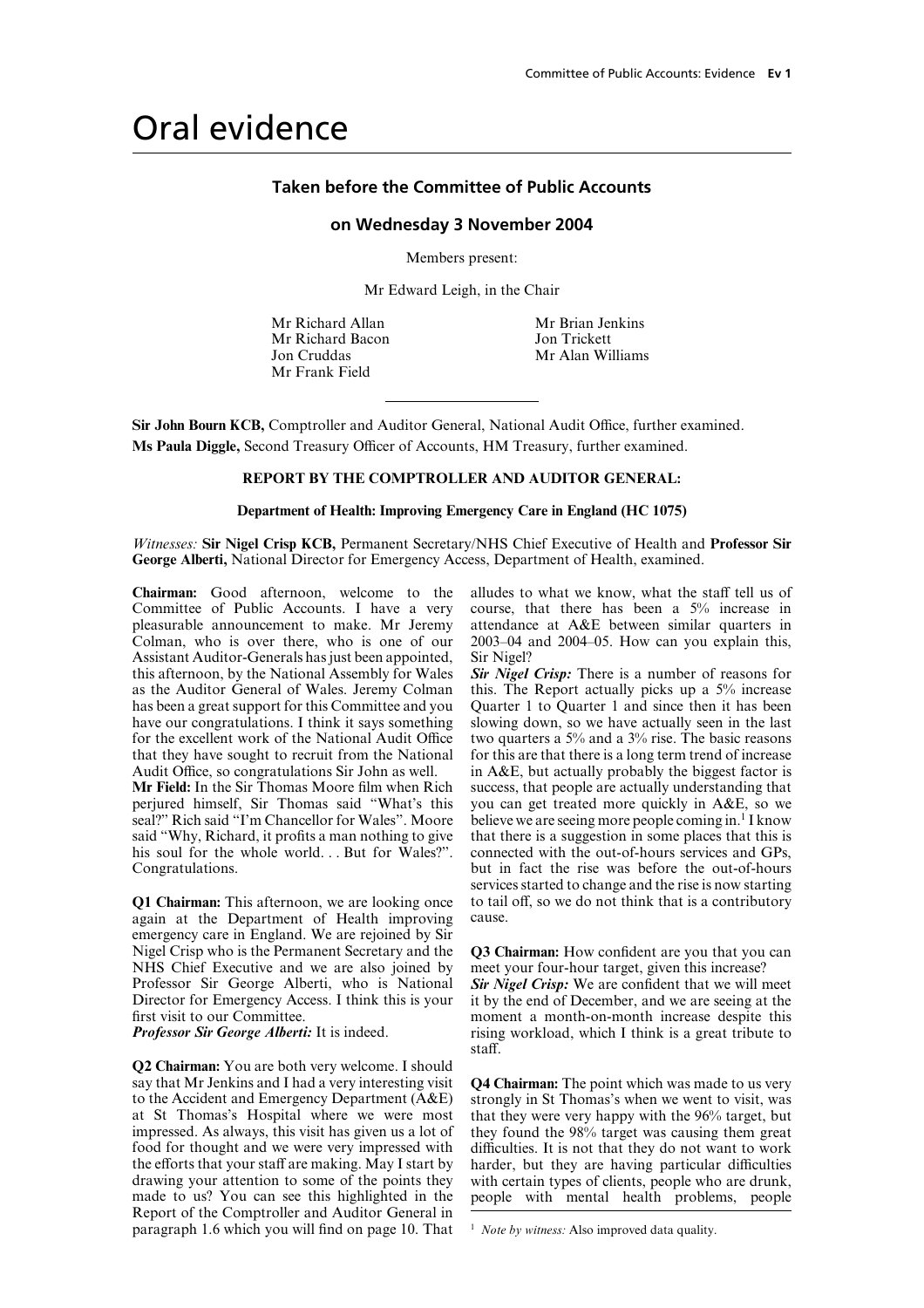centre because they do not want to go to see their GP longer looking at inputs, telling people how many and commuters. They are finding great difficulty staff they need and so on, we are looking at

*Sir Nigel Crisp:* Firstly, I have great respect for the people at St Thomas's but all the way through this appropriate group of national incentives. They process people have told us that 80% was enough cover everything from the last discussion we had and 90% was enough and now we are hitting 96% here about MRSA to life expectancy from cancer people are saying that is enough. The 98% target was and coronary heart disease. That does not mean to not chosen arbitrarily, but we actually looked at how say that when we achieve this target, we drop it. It many patients the clinicians thought there was a will still be inspected against. clinical reason why they should stay in A&E longer than four hours and came up with 0.5%. In order to  $Q7$  Chairman: Could you look please at page 14, allow for a margin of error, we went for  $2\%$ . The paragraphs 1.19 to 1.20 where you will see there that reason why this people you gave, the people who concerned me most<br>were the people with mental health problems, who<br>often are the ones who are difficult to place. What it<br>often are the ones who are difficult to place. What it<br>would be very

**Q5 Chairman:** Sir George, I should like to put this but the basic reason question to you particularly. There are extra costs involved in this and I wonder whether we are really **Q8 Chairman:** But they still suffer the longest waits. achieving value for money in trying to get these last *Sir Nigel Crisp:* The basic reason why they are  $2\%$  points.

there are around  $\overline{70}$  trusts who are now consistently hitting that mark and more and more each week. hitting that mark and more and more each week *Professor Sir George Alberti:* Again, we are doing so, so it is possible. We have had a few who concerned about this obviously and one thing I think have been doing this month upon month upon month over the last year, busy, central, big city month over the last year, busy, central, big city midst of a continuously evolving improvement plan.<br>hospitals, so the same sorts of clientele as we have We are not saying that we have got to the end of hospitals, so the same sorts of clientele as we have We are not saying that we have got to the end of here. Personally, as a physician, I do not like the idea December and that is it. I have been working very here. Personally, as a physician, I do not like the idea December and that is it. I have been working very of anyone waiting and I think it has been pretty bad closely with my "Older People Czar" colleague on of anyone waiting and I think it has been pretty bad closely with my "Older People Czar" colleague on that we have gone for so long before we started improving processes for older people. First of all, improving things. Each 1% of course is 160,000 wherever possible to not have them come in at all improving things. Each 1% of course is 160,000 wherever possible, to not have them come in at all people, so we are not talking about small numbers of and that is part of a big programme of better people. If even St Thomas's were to examine some of managed care in the community. Secondly, if they people. If even St Thomas's were to examine some of managed care in the community. Secondly, if they their processes, and it is not just any more a question do come in having a multi-disciplinary team. their processes, and it is not just any more a question do come in, having a multi-disciplinary team, of the A&E department, it is moving people through involving social services, rehabilitation, etcetera, see of the A&E department, it is moving people through involving social services, rehabilitation, etcetera, see the whole hospital, I suspect they could squeeze this the patients straightaway: then also, within the out without necessarily a vast further input of hospital getting better flow through the system there. resource. I think we owe it to our patients.

**Q6 Chairman:** Sir Nigel, now you have achieved this success with enormous incentives, very tight Committee, that my colleagues are time-limited management, targets: they lose  $\text{\pounds}100,000$  from  $A\&E$  therefore we have to have very precise questions and department, they lose their staff status, they are answers. You will have a chance in the course of the under tremendous pressure. However, you have hearing to get all your points out. I shall press on achieved this with centralised planning and targets. because time is pressing and we want to meet our Why are you then moving away from centralised targets. Paragraph 2.15, page 21. We had a planning and targets? considerable debate yesterday when we went to

will now become a standard, so this will continue to happening in the Northern Ireland Health Service. be inspected on by the Healthcare Commission. We Here we see that how quickly a patient is admitted are going to continue to use targets and indeed for and discharged seems to depend on the whims of the next three years we have about 20; in the previous consultants. When will these outdated practices end? three years it was 64, but we are bringing them down. *Sir Nigel Crisp:* Let me just say that what we are What we have brought them down to in this next doing, and a lot of the success has been achieved What we have brought them down to in this next session is to make sure that we are looking through something we called the Emergency

apparently using St Thomas's just as a drop-in specifically at important output targets. We are no with this 98% target. What do you say to that? important output targets. We think that the 20 **Sir Nigel Crisp:** Firstly, I have great respect for the which cover the whole range of healthcare are the

really big increase and improvement in this group,

 $2\%$  points.<br>**Professor Sir George Alberti:** It is worth stating that problems, but perhaps again I can ask Sir George to problems, but perhaps again I can ask Sir George to just illustrate that better.

> concerned about this obviously and one thing I think<br>we should say straight away now is that we are in the the patients straightaway; then also, within the

**Q9 Chairman:** I am going to stop you there because I am afraid that you will find when you see this *Sir Nigel Crisp:* Something like this, for example, Northern Ireland about consultants and what was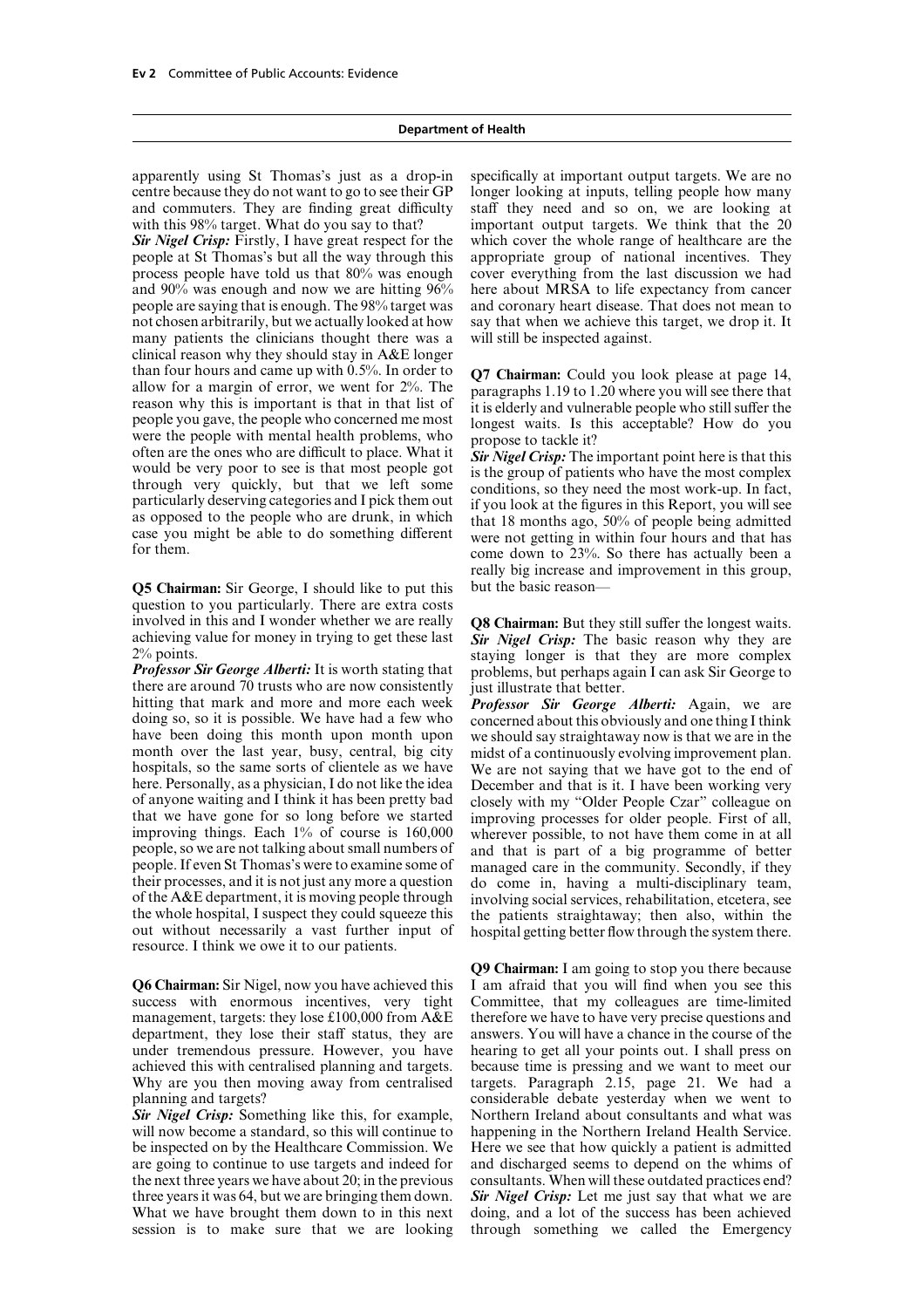A&E departments working together to share best your own GP. Having said that, it is worth noting practice, and one of the things that you do see, again that 300,000,000 people a year go to use GPs, where in this Report, is that the variation is getting smaller as 14.716 million a year use A&E. We still want to between different departments. So actually, using make sure that we sustain the GP service very those sorts of tools, we are making sure that there is clearly. not unacceptable variation.

page 24, which deals with staff shortages. What we jabs and so on, are there not? When you are actually see now is a situation, just to sum up, in which you in great pain, you need to go immediately and the see now is a situation, just to sum up, in which you in great pain, you need to go immediately and the are meeting your targets. As a result of targets being appointment system is not so attractive, whereas the met, people now know they are going to be seen in  $\overrightarrow{A\&E}$  is attractive. A&E, they tend to use you more, attendance is *Professor Sir George Alberti:* We are building up a rising, you are now coming up against staff network of walk-in centres, minor injury or minor shortages. Are you really convinced that this illness units—a horrible name—urgent care centres shortages. Are you really convinced that this illness units—a horrible name—urgent care centres progress is sustainable? As a supplementary to that, and the intent is that there will be a network of these. progress is sustainable? As a supplementary to that, and the intent is that there will be a network of these, if there is some doubt about that, should you not but these will be integrated with a GP out-of-hours if there is some doubt about that, should you not but these will be integrated with a GP out-of-hours have a more dynamic kind of leadership, so you can service You will have a GP you will have a nursehave a more dynamic kind of leadership, so you can service. You will have a GP, you will have a nurse-<br>foresee some of these problems which are inevitably led service and you will then have people we are foresee some of these problems which are inevitably led service and you will then have people we are going to arise?

*Sir Nigel Crisp:* I think we do have a dynamic sense lot of the emergency home visits on behalf of the GP, of leadership and I think your Committee saw the with the GP as the spider in the middle of the web. report from George Alberti,<sup>2</sup> which I think was You will then get the GP service you want, without circulated to you, which came out last week, which necessarily having to go off to  $A\&E$ . actually describes the fact that we have made real progress in A&E. As George just said a moment ago,<br>
we have to make sure that is sustained in the therms. Are you not to some extent rationalising a GP<br>
hospital, but actually we have to make sure it is<br>
sustained in the

**Q11 Mr Field:** Sir Nigel, you said that the increase pockets at the moment. I think you will find, if you in the numbers going to  $A & E$  was not due to the GP contracts. I, unlike the Chairman, have been at St Thomas's as a patient rather than on a visit, that is<br>
whyl did not accompany him. That is the view of the strainly, given the increase in<br>
whyl did not accompany him. That is the view of the<br>
staff there and it seemed to

Services collaborative, which is actually the different which you can actually go into as an alternative to

**Q12 Mr Field:** There are lots of things that you go to **Q10 Chairman:** Will you know look at Figure 11 on a GP for, because you can book in advance, your flu appointment system is not so attractive, whereas the

going to arise?<br> **Sir Nigel Crisp:** I think we do have a dynamic sense lot of the emergency home visits on behalf of the GP with the GP as the spider in the middle of the web.

<sup>2</sup> Department of Health, *Transforming Emergency Care in* includes the fact that you may have doctors on shifts, *England—A* report by *Professor Sir George Alberti* you do indeed have doctors on shifts and which also includes the fact that you have the various different

*England—A report by Professor Sir George Alberti,* October 2004.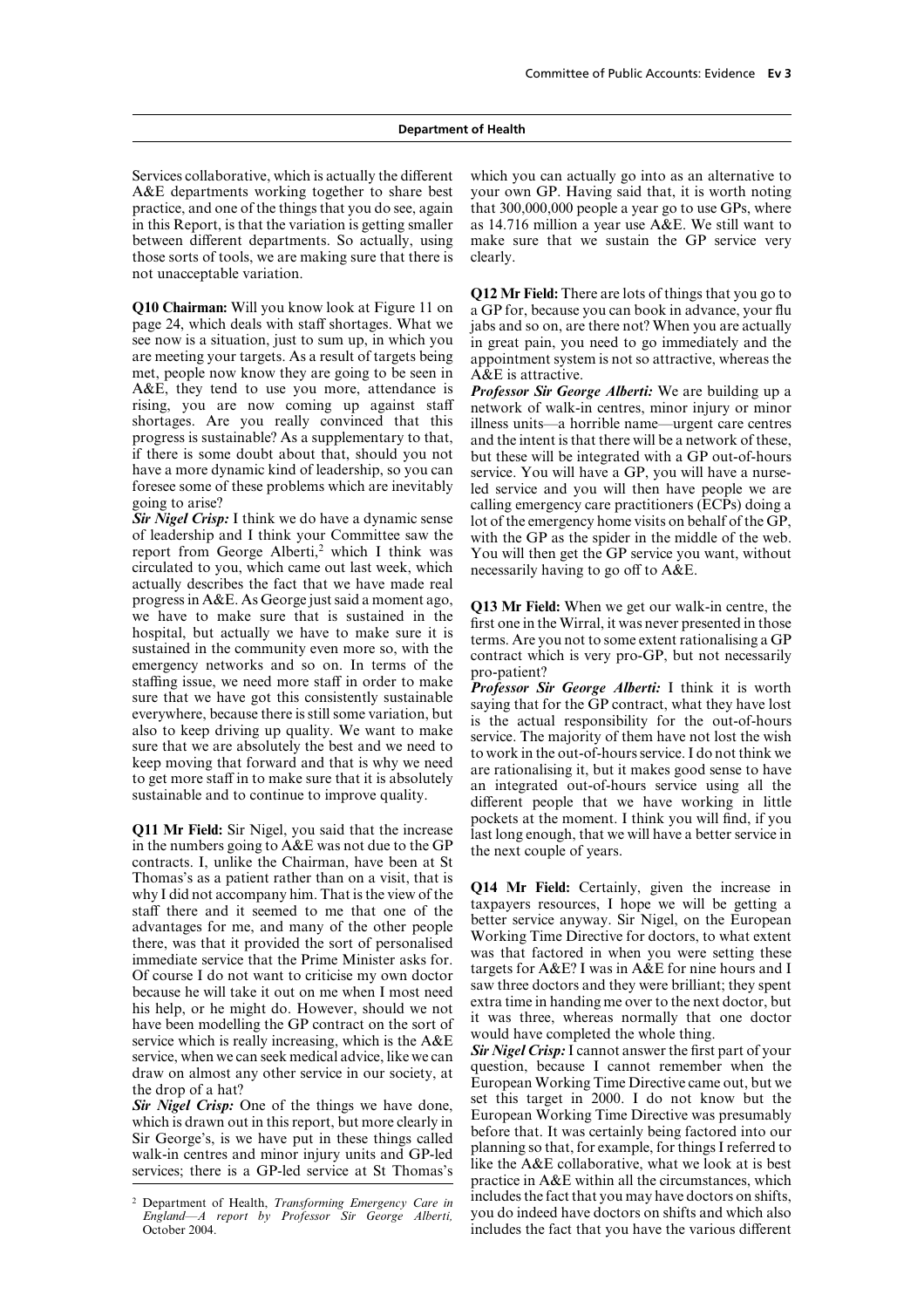two or three years is that you have got more cross- *Professor Sir George Alberti:* There have been a cover between the specialities. I do not know, but couple of examples.<sup>3</sup> your three doctors were presumably three from the same speciality coming through there; I am

we are focused very much on liberating the talents of other health professionals. Today we will have several hundred emergency nurse practitioners, very **Q19 Jon Trickett:** Can you tell me what has been confident people seeing patients, rather than done to look at variations between PCTs in the very junior doctors who hav

**Q15 Mr Field:** It was partly that anyway. My last hospitals which are more under pressure than others question is nothing other than to try to draw as a consequence of that?<br>attention to the pressures that St Thomas's op through A&E, but the four-hour target was met for<br>me, because I was taken through a door just before areas where fewer people are registered with GPs,<br>the clock of four hours struck and then in a cubicle<br>inner city areas. the clock of four hours struck and then in a cubicle<br>and then into a temporary ward. Now the service<br>Liverpool actually is one, where there is more of a and then into a temporary ward. Now the service<br>was brilliant, I am not arguing about any of that, but<br>one felt that part of the arrangements were to meet<br>the targets rather than to improve necessarily the<br>service in the A services of A&E. To some extent does the service<br>now not just have to respond in this artificial way so<br>that they can meet the targets which politicians and<br> $\frac{1}{2}$  in parts. you accept for them?

know if it was true in St Thomas's when you were there, that actually both George and I have visited a **Q21 Jon Trickett:** Is it not a key piece of lot of A&E departments and staff actually like this management information? If it can happen within target. The majority of staff, I think it is fair to say, Wakefield, just within one district, then across the like this target because it has enabled them to make national presumably there are huge differences?<br>some changes in their department and get the rest of  $\sigma_{\text{vir}}$  Nigel Crise: What we know nationally is t some changes in their department and get the rest of *Sir Nigel Crisp:* What we know nationally is that the hospital to take some responsibility for patients. there are variations and that is why we are actually the hospital to take some responsibility for patients. there are variations and that is why we are actually That is where we are.

**Q16 Jon Trickett:** Is it possible to have an  $A&E$  areas where a lot of people are not registered with department with no consultants in the hospital at  $BPS$ , there is a high turnover of people, which is all? Are there

*Professor Sir George Alberti:* It is possible where *3 Note by witness:* There are still a couple of single-handed *Professor Sir George Alberti:* It is possible where they witness: It is not possible for a Type 1 depar

specialities of doctors. What has happened in the last **Q17 Jon Trickett:** No, with no consultants at all.

sume specially colling through these, 1 am **Q18 Jon Trickett:** No; no, no consultants at all.<br> **Professor Sir George Alberti:** It is highly<br> **Professor Sir George Alberti:** It is highly

very junior doctors who have not really gone far number of people who present at A&E? I am told in enough through their training to be independent some populations, very large numbers of people go practitioners. to the Committee, because clearly there are some

**Q20 Jon Trickett:** I am told that across the three *The Committee suspended from 3.50pm to 4pm for a* hospitals in the trust which covers my constituency, *division in the House* there are very different patterns of referral. There is Are all hospitals under pressure to fiddle their figures a difference in culture maybe between the to meet the targets? For *Nigel Crisp*: I do not think they are under There are the cryces. Sir *Nigel Crisp*: I do not think they are under There are three PCTs there is that some work, since the cost targets is that sometimes you can look l

saying that the local system has to be designed to meet the local need and that is why, for example, in

<sup>&</sup>lt;sup>4</sup> *Note by witness:* It is not possible for a Type 1 department.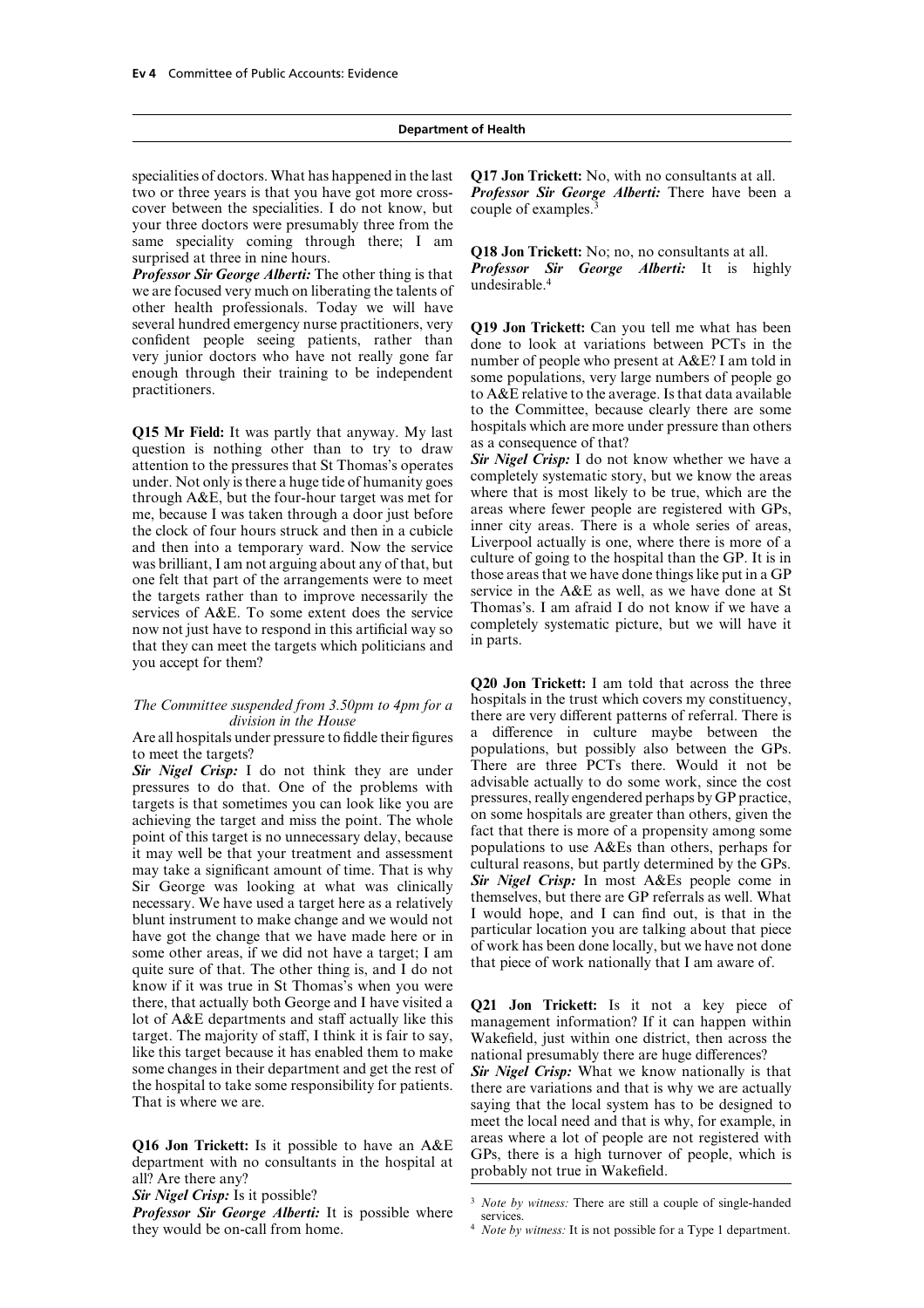than some other areas. will not sustain an A&E because it is too small?

*The Committee suspended from 4.05pm to 4.10pm* on that.<br>*Professor Sir George Alberti:* No, we do not have a<br>*Professor Sir George Alberti:* No, we do not have a<br>mumber, although once you are below the, you have

I want to ask about the financial pressures. *cetera* for a type 1 department.

*Sir Nigel Crisp:* May I ask Sir George to answer, particularly on the Wakefield PCTs.

constituency and the trust and PCTs therein and I questions which relate to sparcity of population? In should say that we have been giving quite a lot of the event that there are long distances between one should say that we have been giving quite a lot of the event that there are long distances between one specific support to the health economy there. One of hospital and another, one is reliant to some extent on specific support to the health economy there. One of hospital and another, one is reliant to some extent on<br>vour PCTs has set un a primary care emergency type ambulance services in terms of treating patients in your PCTs has set up a primary care emergency type ambulance services in terms of treating patients in thing, and that is what is happening in different A&E. How far is an holistic approach taken to that thing, and that is what is happening in different places where there are more pressures from general process of A&E and its inter-relationship with the practice for primary care type patients, Sunderland ambulance service and, again using mine as an practice for primary care type patients, Sunderland ambulance service and, again using mine as an is another good example. Newcastle the same, where example, WYMAS in West Yorkshire is not very is another good example, Newcastle the same, where they have a primary care emergency centre at the good at all in meeting your targets. So here we have front door of one of the hospitals. I just come back an additional problem which is probably a national to you on what is permissible with consultants. You issue as well. should not be allowed to be a Type 1 A&E *Professor Sir George Alberti:* May I say very department if you have no consultants at all and that strongly that we take this into account. At the back

such a word. I he consequence of the kind of practice<br>which appears to be going on is that the PCT may<br>well be benefiting financially at the expense of the<br>well be benefiting financially at the expense of the hospital, since the hospital bearing more of the cost of treating patients and more people are presenting **Q28 Mr Allan:** Starting again with a local question. rather than going to the GP with minor injuries. I I scanned the league tables and was rather depressed notice in paragraph 2.27 that a significant number of to find Sheffield Teaching Hospital's NHS trust at trusts are not being funded to the expectations the bottom of the table, only meeting 83.7% of trusts are not being funded to the expectations the bottom of the table, only meeting 83.7% of outlined there. Maybe you could reflect, rather than patients going through within the four hours outlined there. Maybe you could reflect, rather than patients going through within the four hours try to answer now, on the point I am making about according to the tables we have been given try to answer now, on the point I am making about<br>this variation and the differential impact, unless you<br>have anything particular to say about it now.<br>Sir Nigel Crisp: That is not the figure I have. Sorry,<br>Sir Nigel Crisp:

issue, as there is in Wakefield, because I think the performance is in the low 90s, is it not, then we send **Q29 Mr Allan:** That was Quarter 2 last year, but they in people to help work through the issues and they are all miserable:  $81.7\%$ ,  $80.1\%$ . It is a miserable have to be across primary care as well as secondary performance, is it not? have to be across primary care as well as secondary care. We can come back to you on the particular *Sir Nigel Crisp:* The last quarter we published, which

*Professor Sir George Alberti:* We are putting a lot of is 92.4%. focus now on the whole system, getting them to work together through the networks. **Q30 Mr Allan:** So they have made a sudden leap up.

*Sir Nigel Crisp:* They have made a 10% leap. **Q26 Jon Trickett:** I do not want to bore the Committee with Wakefield. I think there is a generic issue which I am raising and perhaps we can have a **Q31 Mr Allan:** In terms of the old ones, targets, my private correspondence about the Wakefield understanding is that they were a three-star trust situation. On the question of paragraph 2.27 which which has become foundation status. I am just situation. On the question of paragraph 2.27 which which has become foundation status. I am just<br>is talking about the staffing ratios, is there a curious about the apparent disparity between a is talking about the staffing ratios, is there a minimum point at which an A&E simply cannot complete failure to meet the target and—

**Q22 Jon Trickett:** No, I do not think it is. function, I mean a number of patient visits a year? Is Sir Nigel Crisp: You need a different sort of service there some number where you can say that simply

*Sir Nigel Crisp:* We do not have an actual number

about  $30-35,000$  a year, it becomes difficult then to **Q23 Jon Trickett:** If you would like to respond, then justify fully staffing with all the rotas you need *et* 

*Professor Sir George Alberti:* I have visited your **Q27 Jon Trickett:** Can I just ask some other constituency and the trust and PCTs therein and I questions which relate to sparcity of population? In

department if you have no consultants at all and that strongly that we take this into account. At the back<br>might be something I could follow up with you of this, our next steps, that is starting now, and some<br>afterwards. health economy of that region to work closely **Q24 Jon Trickett:** In private correspondence.<br>**Professor Sir George Alberti:** I should be delighted needed for your local population. It is absolutely key *Professor Sir George Alberti:* I should be delighted. needed for your local population. It is absolutely key that that goes on and I have talked to your ambulance service as well and we are encouraging **Q25 Jon Trickett:** I just wanted to pursue this them to work closely with the acute trust and the hospitalisation as opposed to "GPisation", if there is PCT and the mental health trust and the other such a word. The conse

Wakefield issues. Wakefield issues. Wakefield issues.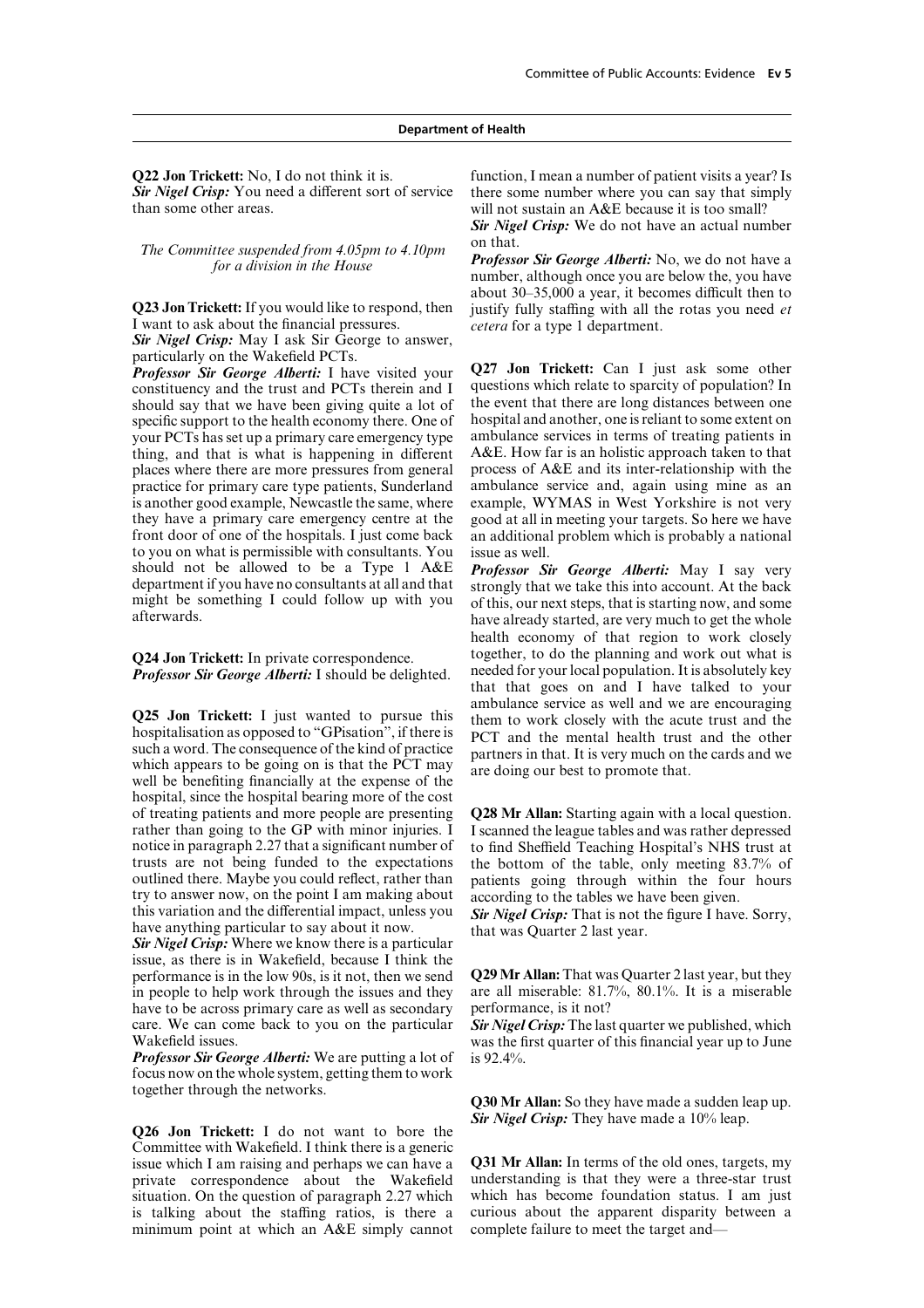think the figure you are looking at is the figure which bringing people along with what is available to them; is about 15 months old. It was a 90% target in April the more contact they have, the more they will know; this year and is going to be a 98% target in December also, not to say anything is inappropriate but to this year. provide services which our patients want.

Sheffield has a very big walk-in centre and a minor<br>invoked after in the pharmacy and be redirected if<br>injury unit associated with the acute trust, so Type 1<br>necessary, but not to be told off for turning up in the<br>are gett the walk-in centre, is getting the less serious. Between them it works out at 92.4%. **Q39 Mr Allan:** Are you going to do anything to

under a lot of pressure. Put this in the context two minor injuries unit, a walk-in centre, an A&E and vears ago: you took your rucksack with you if you for a lot of people, it is very confusing just to work years ago: you took your rucksack with you if you for a lot of people, it is very confusing just to work<br>went into  $A \& E$  in those days.<br>through that and walk-in sounds funny, it does not

**Q35 Mr Allan:** That is helpful. That was the local point, now to move on to the more generic issues. May I ask about the NHS Direct role and whether from my senior. in the gateways described in Table 1 on page 4 the vision is that if I want a service, no matter what kind vision is that if I want a service, no matter what kind<br>of service, the first point of contact will be NHS<br>Direct, that I ring the NHS number, or are we going<br>to maintain a number for the GP co-operative, a<br>number for the

someone through the system to get to the right place as quickly as possible. We are now talking with **Q41 Mr Allan:** In terms of the other form of NHSD and the out-of-hours people and the ambulance service about how to handle that initial which there is a lot of unhappiness at the moment contact. thanks to departmental targets which mean that you

*Professor Sir George Alberti:* One number. day or turn up on the day.<br>*Sir Nigel Crisn:* One number gets you into the whole **Sir Nigel Crisp:** That is only if they are implementing call or is a later call in the system is something that we have still got to work out.

parts are departmental policy. We are very clear could be calling NHS and that are very could be cause that is a pilot area for that I could be about that. Having got the one bit right, which is Direct because that is a pilot area for that. I could be about that. Having got the one bit right, which is in another place calling the GP co-on

get into.

in itself is not a problem, that people who do not like to turn up at my surgery, I may as well just turn up those kinds of call pathways will just turn up at at the  $A\&E$ , because it is the same difference. A&E. **Sir Nigel Crisp:** That is a question which is around  $\frac{Sir \text{ Nigel Crisp.}}{Sir \text{ Nigel Crisp.}}$ 

will continue to turn up at  $A&E$  or at this bigger are not telling us that. Actually the increase in  $A&E$  network of walk-in centres that we will have, or is a relatively small increase and if you think that 300 network of walk-in centres that we will have, or maybe at the GP. What we need to do, first of all, is million people use GPs and only 16 million people

*Sir Nigel Crisp:* The target was on milestones and I to have a good public education policy here,

*Sir Nigel Crisp:* We have made quite a big **Q32 Mr Allan:** My last one was 2004–05, Quarter 1. philosophical point here, which is actually that we *Sir Nigel Crisp:* The figures should be— want to treat the patient where they turn up as well. We used to talk about educating them to go to the **Q33 Mr Allan:** That was 83.7%.<br>*Professor Sir George Alberti:* That is Type 1 only they turn up in the pharmacy, we need them to be *Professor Sir George Alberti:* That is Type 1 only. they turn up in the pharmacy, we need them to be Sheffield has a very big walk-in centre and a minor looked after in the pharmacy and be redirected if

reduce the confusion? I am thinking again of **Q34 Mr Allan:** Very poor at the serious stuff, but Sheffield. If I am sick, I want to see a doctor, I do not much, much better at the minor stuff.  $\frac{1}{2}$ care whether you call it a secondary or a primary **Professor Sir George Alberti:** Not very poor, but care doctor. At the moment in Sheffield, I have a under a lot of pressure. Put this in the context two minor injuries unit, a walk-in centre, an A&E and through that and walk-in sounds funny, it does not sound quite right.<br>**Professor Sir George Alberti:** I personally would be

renaming them, but I shall have to adhere to advice.

quite often ring a GP now and get told that if you **Q36 Mr Allan:** So it is one number.<br> **Exercise** Want an appointment, you have got to ring on the **Professor Sir George Alberti:** One number day or turn up on the day.

*Sir Nigel Crisp:* One number gets you into the whole *Sir Nigel Crisp:* That is only if they are implementing system. Whether it is NHS Direct that takes the first in unappropriately, because actually what they call or is a later call in the system is something that should do, and what most of them do, is allow you to turn up on the day for the actual appointment and you can also book ahead as well. Some people have **Q37 Mr Allan:** At the moment it is a patchwork. I interpreted it as not needing to book ahead. Both could be in one place and Louid be calling NHS parts are departmental policy. We are very clear in another place calling the GP co-op.<br>
Sir Nigel Crisp: Yes. We want, as it says on that<br>
page, the patient to make a single call which actually<br>
gome people dropped having an appointment<br>
gets you into whichever bit of t

**Q42 Mr Allan:** Do you have any evidence of **Q38 Mr Allan:** And there is no suggestion that that spillover to  $A \& E$ ? If I ring up and get told I just have

*Professor Sir George Alberti:*I am sure some of them and came from St Thomas's, did it not? The figures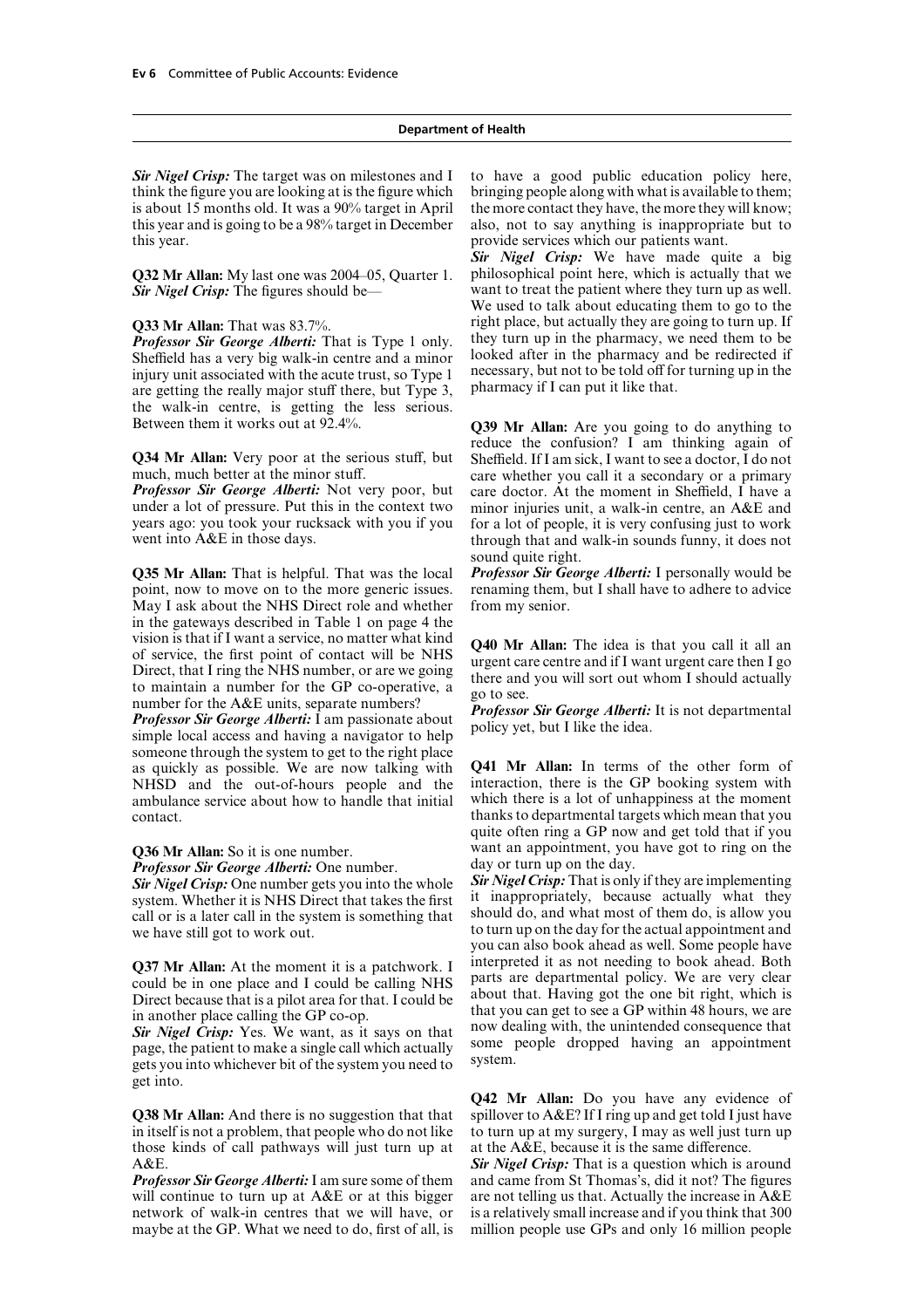are using A&E, there is no real evidence that *Sir Nigel Crisp:* May be should take that one away. appearing in the figures. thought.

who are using services inappropriately? It seems to Health Care Commission doing inspections against me that if somebody calls an ambulance and goes to that and we do have certain quality standards in A&E and goes home again and they never hear from  $A \&E$ <br>vou again, the next time they will call the ambulance  $P_{\text{ro}}$ 

**Professor Sir George Alberti:** We are certainly and something else, three common conditions, and auditing this with our emergency care practitioners they are now trying to set benchmarks. We shall be and to some extent th

**Q46 Mr Allan:** The people you want to talk to are the ones who are actually using it as a taxi service. emergency care.

significant numbers of those 300 million are *Professor Sir George Alberti:* Yes, that is a good

**Q43 Mr Allam:** Do you have the figures to show what the mass only the detective the steal of the steal of the steal of the steal and we are an time to the steal and the steal and the steal and the steal and the steal and

**Q44 Mr Allan:** Is our basic assumption that the person with a minor issue who calls an ambulance<br>person with a minor issue who calls an ambulance getting consistently good service because there is no<br>and goes to A&E is th

**Professor Sir George Alberti:** Yes, and we are now<br>with those people training our paramedics to leave<br>people at home more or to give them advice or take<br>them to the appropriate place, not automatically to<br>have not have an we will have one of those. In terms of benchmarking **Q45 Mr Allan:** Do you do any follow-up with people of quality more generally in A&E, again we have the who are using services inappropriately? It seems to Health Care Commission doing inspections against that and we do have certain quality standards in

you again, the next time they will call the ambulance **Professor Sir George Alberti:** Major new initiatives and go to A&E. I am not aware that anyone writes are happening there. The Audit Commission, some to them or gets i

relatively recent years with this relatively blunt target that we have made real improvements in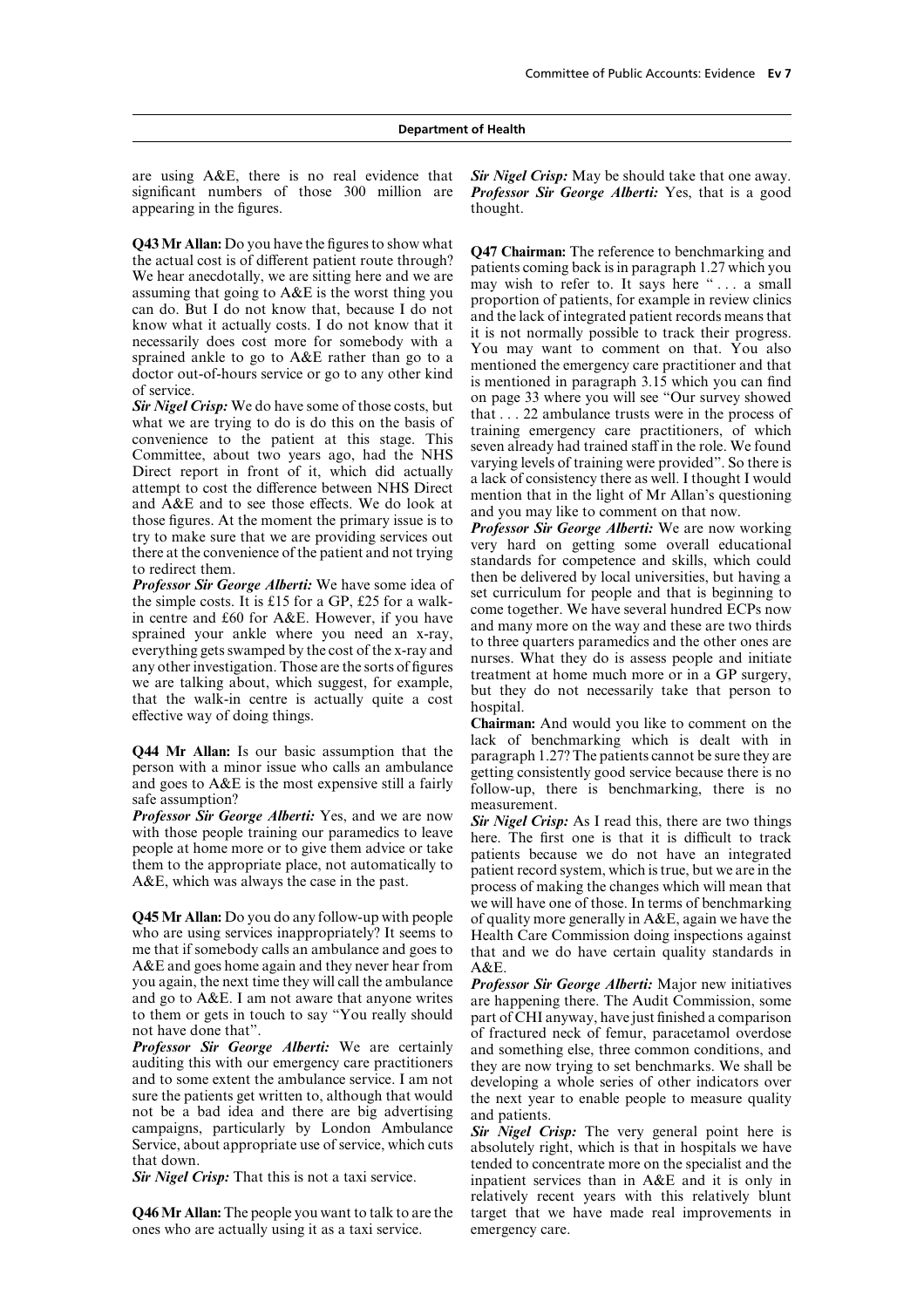that in our report. points. It depends how they spend their money. I

**Q48 Jon Cruddas:** I get a weekly, what they call, says they can expect, then somewhere their services<br>sitrep report from North East London Strategic in may not be as good as if they had more money, but<br>Health Authority.

good word.<br>**Q52 Jon Cruddas:** Ours does now actually; in the last

**Q49 Jon Cruddas:** However, from these reports over *Professor Sir George Alberti:* It depends how you the last few weeks there have actually been some distribute your resource. the last few weeks there have actually been some distribute your resource.<br>quite dramatic changes. Talking to them, they **Sir Nigel Crisp:** So there is a local decision. Having quite dramatic changes. Talking to them, they generally point to three factors which account for said that, clearly if people are as far under capitation their relative under-performance. First is the as you are and in the North East of England, then we physical buildings issue and obviously a new want to try to move them towards capitation as fast physical buildings issue and obviously a new hospital is being planned and they say this will deal as we can.<br>with this issue. Second, is the relationship with other *Professor Sir George Alberti:* I would add that our with this issue. Second, is the relationship with other intermediary care, GPs *et cetera*, to remove the team have spent a considerable amount of time in chokepoints around A&E. I will just deal with that the hospitals in your area and it is lovely to see things chokepoints around  $A\&E$ . I will just deal with that point there. When you investigate that further and improving. you talk to the PCT about it, they say the problem<br>they have in terms of removing those chokepoints is they have in terms of removing those chokepoints is<br>this continuous issue that they raise with me of<br>the because that was one of the key factors over the very<br>under-capitation as regards PCT funding. In the<br>health authorit ability to provide healthcare that takes people out of<br>going straight to A&E and the A&E performance in<br>reaching the targets designated by your department?<br>**Sir** Nigel Crisp: We do not have that piece of<br>information; I do trust, as you say, is almost at the 98% on the last *Sir Nigel Crisp:* We do not actually have a model week's figures that I have seen. because there are so many variables here, unless

**Q51 Jon Cruddas:** Well, funnily enough that was my a bit too complicated next question. Even though you do not have the data model for all of that. next question. Even though you do not have the data. to see whether or not there is or is not a correlation, would you say intuitively that this sort of rings true? **Q54 Jon Cruddas:** Okay, so you do not have an If the PCT does not have enough money designated integrated model of these different variables where as the formulas devised by the Department, in terms you estimate their likely effects and therefore see the of their populations, therefore, everything else being trend movement in the number of accesses. equal, they are not going to be able to provide *Sir Nigel Crisp:* No. enough facilities to remove the pressure points *Professor Sir George Alberti:* No, we do not and I am around A&E and therefore the relative performance determined that the numbers should stop rising around  $A\&E$  and therefore the relative performance determined that the numbers should stop rising of  $A\&E$  in meeting targets designated by the through much better use of prevention and pre-Department are more challenging than otherwise. emptive strikes, particularly for older people and

**Chairman:** I am sure we may want to come back to *Sir Nigel Crisp:* I would only make two pedantic agree that if they have less money than the formula

couple of weeks.

George is going to tell me otherwise. We are seeing **Q50 Jon Cruddas:** The third element is the sort of<br>management system approaches within the health<br>authority. They are addressing them, partly with the<br>new management system.<br>new management system.<br>**Sir Nigel Crisp:** But y minor ailments treated and prevention as well. It is a bit too complicated to say that we have a single

through much better use of prevention and pre-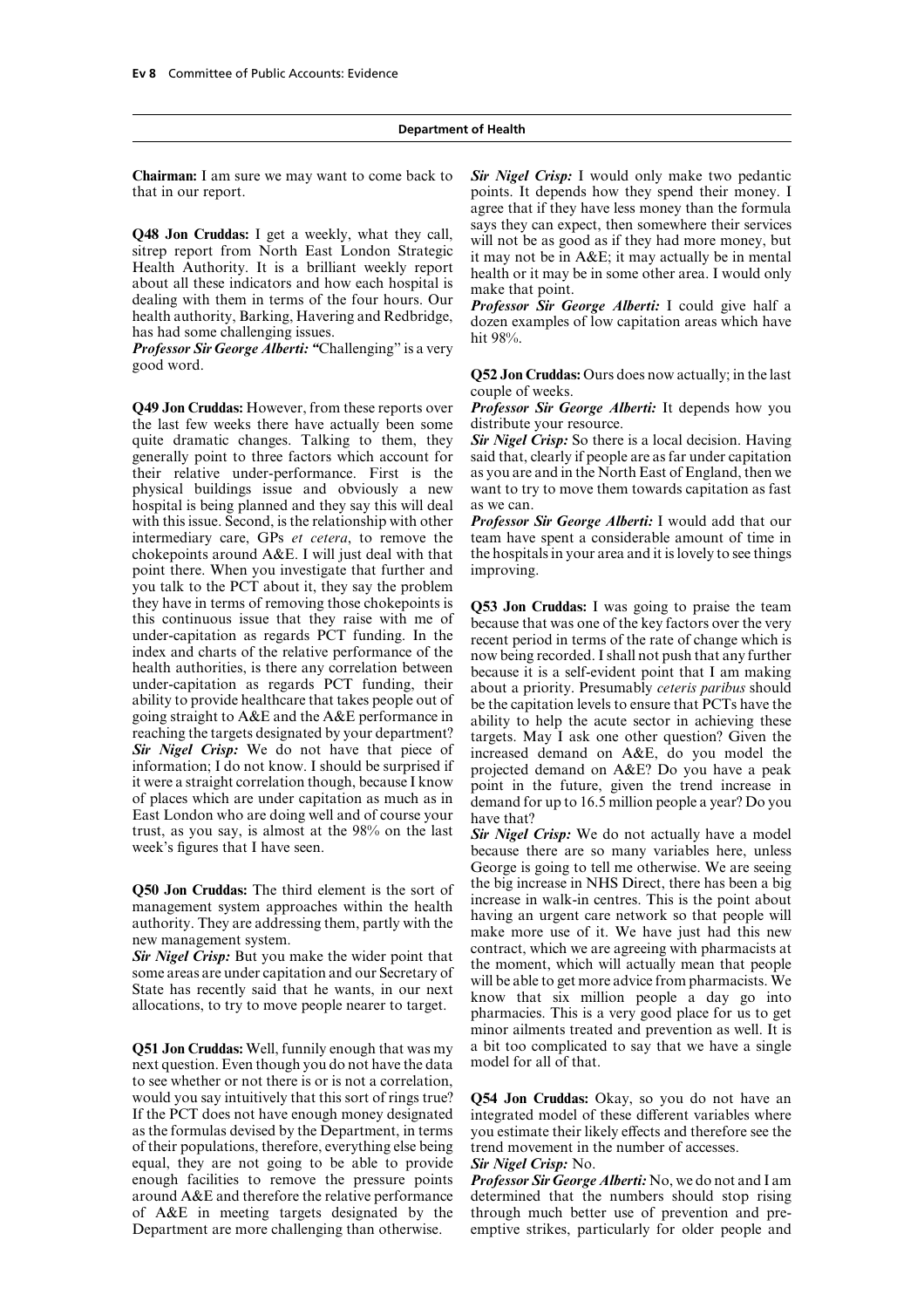people with mental health problems where I think total time spent in A&E does not appear to have we really could increase their wellbeing enormously been at the expense of any other objectives and there by some regular care before they get into a crisis is evidence to suggest that reducing the patient time situation. Spent in A&E has led to increased patient

years ago when I started in this job, I quite often you probably knew about what the difficulties are collided with the notion that the demand is almost and it is an excellent Report. The people in the collided with the notion that the demand is almost and it is an excellent Report.<br>
infinite and supply almost creates its own demand service should be congratulated. infinite and supply almost creates its own demand. service should be congratulated.<br>The better facilities you have the more demand you Sir Nigel Crisp: I think people worked astonishingly The better facilities you have, the more demand you *Sir Nigel Crisp:* I think people worked astonishingly have in terms of NHS Direct or whatever. It seems hard on this actually and they have taken the have, in terms of NHS Direct or whatever. It seems hard on this to me that there is a philosophical shift going on in opportunity. to me that there is a philosophical shift going on in terms of not having that as an underlying model, rather that this is all manageable in the sense of you **Q59 Mr Jenkins:** I have met them and one or two not working on this continuous positive sum gain in terms of pressures on the system. Is that a fair terms of pressures on the system. Is that a fair one or two things. The four-hour wait is a bit of a description of some of the changes?<br>problem. Although I accept that there is a 2%

**Sir Nigel Crisp:** It is complicated, but one of the leeway, you have to understand that if somebody things we are trying to do is give people more brings in a youngster and the youngster has fallen responsibility for their own health; which they over and cracked his head and they have brought already have of course. That is why actually bringing him down, they are quite comfortable, they have things like the pharmacy into play means you may been treated and then they are told that they have to things like the pharmacy into play means you may been treated and then they are told that they have to actually be getting people to think about health be out in four hours, they say "I would rather not. I issues before they become health issues. That is where the thrust of our policy is moving towards: to any harm. The parents are quite happy. I do not try to get in early and be more preventative rather want to admit him to hospital. I do not want to than worrying too much about the fact that there is discharge him. I want to leave him there because I than worrying too much about the fact that there is discharge him. I want to leave him there because I potentially an infinite demand at the other end. want a bit longer to make sure that nothing is going Having said that, we know that there is still unmet to go wrong". That is one. Then there is the old-age need and in areas like yours we know there is more pensioner who comes in, maybe an elderly, frail need. Round different parts of the country there is person who is rambling a bit and you are not sure more unmet need for things like cardiology whether they fell over, how much damage they have interventions and so on in different parts of the done to their head or whether it is their general country. There is still quite a long way to go in what condition, so you want to put them into a holding

*Professor Sir George Alberti:* In chronic disease we me you do have, but why do we not have a pool area have worked on rights and responsibilities of where we can put these people? They have been seen patients in my own previous area of diabetes, so that there are real responsibilities on the patient as well as rights to good care, to access to good care. We need four-hour time.<br>to expand that to the whole public. **Professor Sir G** 

**Jon Cruddas:** I have to say that I thought it was a very good report. **Q60 Mr Jenkins:** Where?

Report, how did you feel? How did you feel about sometimes or a short stay area where you are in a the Report itself? I know it is a very comprehensive proper bed. What I do not like is having your old the Report itself? I know it is a very comprehensive proper bed. What I do not like is having your old Report and a good Report, but how did you feel pensioner, for example, on these awful trolleys with Report and a good Report, but how did you feel pensioner, for example, on these awful trolleys with about it?

same question from Mr Jenkins last time. on that patient.

**Q58 Mr Jenkins:** Any report which says that in the A&E departments there has been a significant and hours they will be penalised. They have this sustained improvement in waiting times and also dichotomy with regard to treatment. You need to improvement in the environment for patients and make it perfectly clear that they can go into this pool staff and then goes on to say that the reduction in area and it does not count against them.

satisfaction, has to be a good Report, as far as I am **Q55 Jon Cruddas:** One more abstract point. A few concerned. I think the Report has highlighted what vears ago when I started in this job. I quite often you probably knew about what the difficulties are

description of some of the changes?<br> **Sir Nigel Crisp:** It is complicated, but one of the leeway, you have to understand that if somebody brings in a youngster and the youngster has fallen be out in four hours, they say "I would rather not. I would rather just leave the lad there. He is not doing want a bit longer to make sure that nothing is going. condition, so you want to put them into a holding is very clearly, we all agree, need rather than just ward. The drunk who has come in after falling over, people wanting.<br>the mental patient. You are probably going to tell people wanting.<br> **Professor Sir George Alberti:** In chronic disease we me you do have, but why do we not have a pool area where we can put these people? They have been seen<br>within four hours, have not been moved on for clinical reasons, but they will not count against our

Professor Sir George Alberti: We do, in a word.

*Professor Sir George Alberti:* In more and more of **Q56 Mr Jenkins:** Sir Nigel, when you read this our acute hospitals. It is called a clinical decision unit about it?<br>**Sir Nigel Crisp:** I was happy with this Report; it gives and some the square supervising, where you are *Sir Nigel Crisp:* I was happy with this Report; it gives quiet areas with a nurse supervising, where you are an account of a good platform for moving further in a bed, you get fed if need be and where you can an account of a good platform for moving further in a bed, you get fed if need be and where you can<br>forward forward.<br> **Chairman:** That is the same answer you gave to the a range of things where you just want to keep an eye a range of things where you just want to keep an eye

**Q57 Mr Jenkins:** He is consistent, very consistent. **Q61 Mr Jenkins:** Sir Nigel, could you make a point **Sir** Nigel Crisp: I have a very good briefing of sending that down to each of your chief executives because I can as not know that. They believe in the four-hour make it perfectly clear that they can go into this pool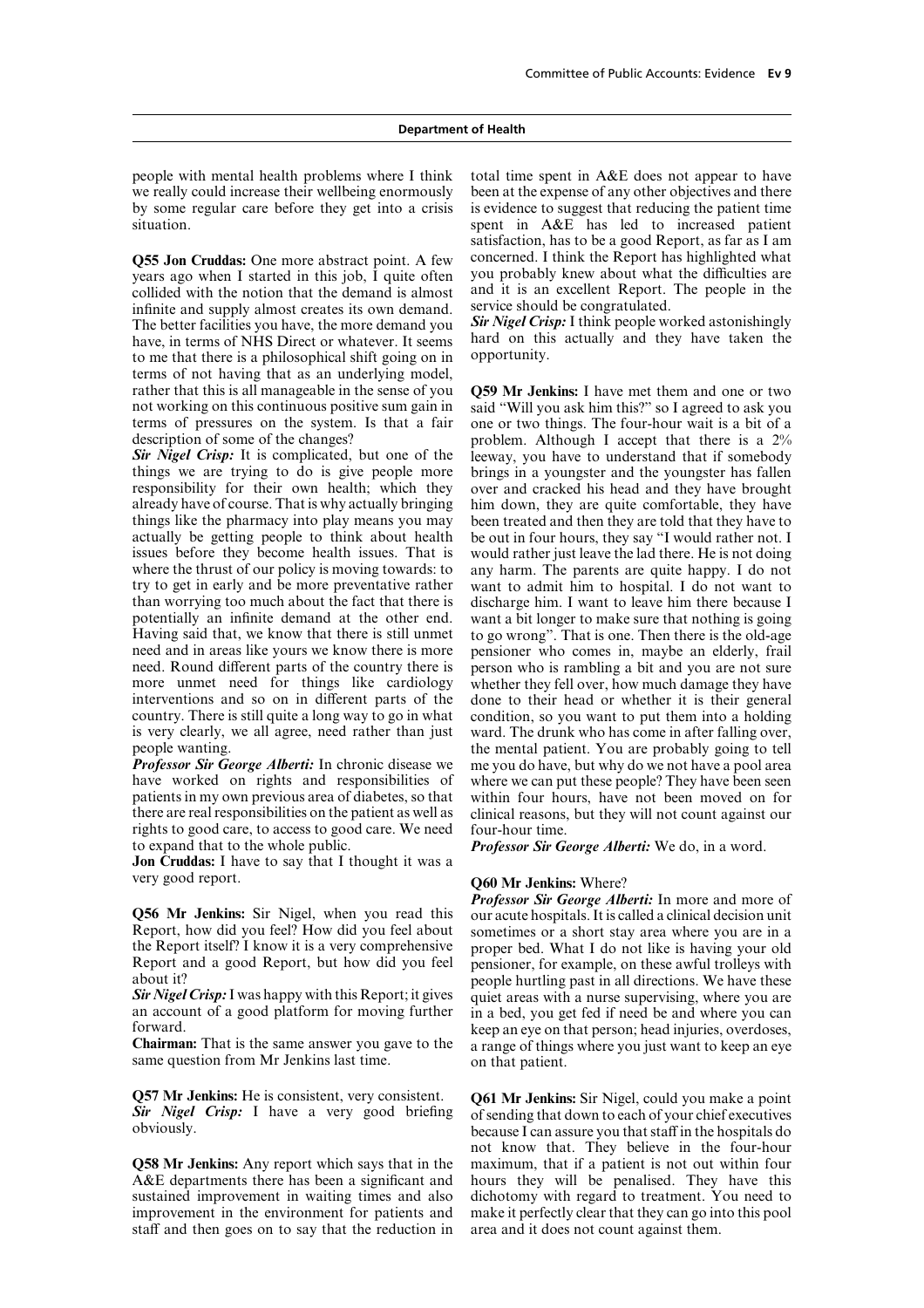*Sir Nigel Crisp:* I think Sir George has made it *Professor Sir George Alberti:* Yes. simpler than it is. Actually, for example in children's Facilities, there are quite a lot of areas where people<br>
bring people in for 12 hours' observation. There are<br>
different arrangements in different places and there<br>
is not one pool area. For example, somebody comes<br>
in wit things. *Sir Nigel Crisp:* We have actually already done a lot

it is just a trolley down a corridor, which is what it<br> **Q69 Mr Jenkins:** The Report says that some trusts<br>
spent that money on equipment rather than the

environment. I am surprised that they had to do<br>question, but I am beginning to realise that it is not<br> $\frac{Sir \text{ Nied Crisn: You are talking about the } f10,000}{s}$ question, but I am beginning to realise that it is not<br>quite that simple. No wonder there is confusion in which went to *Modern Matrons* which is a different<br>the service.

**Q65 Mr Jenkins:** So for the ones who require **Q70 Mr Jenkins:** It is the growth in minor injuries treatment you say four hours is the maximum time. and walk-in injuries which is starting to block up treatment you say four hours is the maximum time. and walk-in injuries which is starting to block up Do you think four hours is adequate for some  $A \& E$ . One of the people told me that someone walks Do you think four hours is adequate for someone A&E. One of the people told me that someone walks<br>who has come in with a minor injury, someone who in for instance on a Tuesday morning, and says their who has come in with a minor injury, someone who in, for instance on a Tuesday morning, and says their<br>should be treated fairly rapidly, in and out?

*Sir Nigel Crisp:* The average is much, much quicker must be an accident because it happened while they than that. I do not know whether we have a latest were playing football on Saturday. It is easier to get average figure. We are deliberately not setting a into the hospital than to go to see their GP and the

**Professor Sir George Alberti:** I think it is a little the city centre.<br>under two hours, that sort of time. Sir Nigel Crisn:

**Q66 Mr Jenkins:** One basic problem is staff of  $\mu$  filling up; they are emptier today than they were two years, the number of staff in A&E. You do not have sufficient staff in the A&E departments. You suffer are moving

**Q67 Mr Jenkins:** So you are progressing towards meeting the staffing requirements. actually admitted to hospital if they are taken in by

since this Report. That was a much fairer statement<br>five years ago, whereas actually if you look at as **Q62 Mr Jenkins:** I did not mean one pool area for all<br>people, but that they are placed in a different many A&E departments as Sir George and I have<br>category, no longer in the waiting time.<br>**Professor Sir George Alberti:**

the service.<br> **Sir Nigel Crisp:** I am surprised that they do not bigger allocation and you will see that happening. **Sir Nigel Crisp:** I am surprised that they do not bigger allocation and you will see that happening.<br>actually have the sort of facility we are talking about That does not mean to say that there are not A&E<br>in Staffordshir continuing programme. The  $£10,000$  is a slightly different issue. The figure here is that  $127$ **Q64 Mr Jenkins:** I did not mention Staffordshire. It<br>is not in Staffordshire.<br>It departments told us that they had received the<br>**Professor Sir George Alberti:** We have visited many<br>places where they are absolutely clear

> leg hurts. Is that an accident or an emergency? It were playing football on Saturday. It is easier to get hospital is on the way to work because they work in

> Sir Nigel Crisp: I am sorry; may I just correct you on one thing. A&E departments are not blocking and

**Sir Nigel Crisp:** The first point is that we have<br>increased the number of staff hugely, as this Report<br>says, but we want more.<br>**Professor Sir George Alberti:** Two things. One is that<br>**Professor Sir George Alberti:** Two th them there. We looked at the London Ambulance<br>Service and they showed us how many people were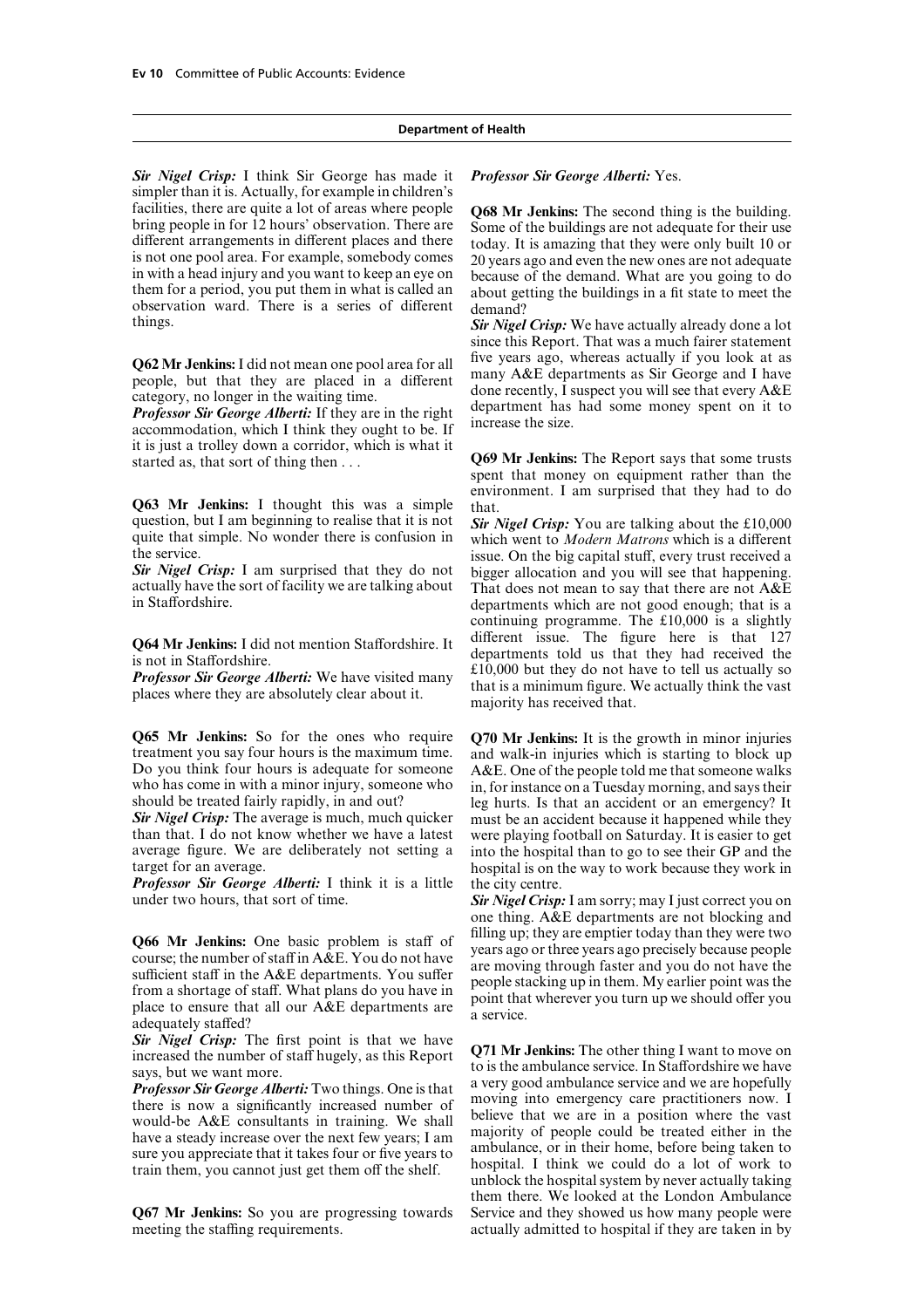an ambulance. It is a staggering number. If they were you say something more about how that has been treated at home and the number of people taken to going and whether you would expect to see it hospital was reduced by half, we would release expanded? Going back to some extent to a point tremendous capacity. If we look at Figure 16 on made earlier, it is philosophically accepting that is page 33, if I am reading it correctly, if the public call where they are going to end up, but you simply deal an ambulance, they expect to be taken to  $A\&E$ . If with them differently when you get there. How is they were taken to another part of the hospital 19% that going? found this acceptable. Where did they expect to go? *Sir Nigel Crisp:* It has actually been going on for a It is the public's perception that is the problem, is it little while. I think the first one was in King's about not? This is patients who do not understand that we five or six years ago and in fact St Thomas's, where can deal with them quite easily by not taking them your Chairman went, also has the system. We are to A&E. Seeing this happen increasingly in inner city areas

Service, you know that they have started some pilots joining up. in two areas of London to do precisely what you are *Professor Sir George Alberti:* There are two different talking about and as of January it is going to go models: one is the GP actually sitting in the A&E talking about and as of January it is going to go models: one is the GP actually sitting in the A&E wider. As people get experience of that service. I with all the other staff: the second is having a wider. As people get experience of that service, I think their attitudes will change. You see this in all primary care unit as a gatekeeper in front of the kinds of big changes in society. hospital or as a separate group there. In both cases,

**Q72 Mr Jenkins:** It is not the experience, it is the knowledge I am more concerned with. We may get **Q76 Mr Bacon:** When you say "as a gatekeeper", do repeat users of the ambulance service, but most you mean as a pre-triage? people use the ambulance service once in a lifetime *Professor Sir George Alberti:* That is one suggestion or twice in a lifetime. It is knowing what to do. which is being tested out at the moment. There are

is that we are moving towards a single phone call. will monitor them, see how well they are working You talk to somebody, a nurse, and they suggest and then make sure that the ones which work well they get an ambulance to you or they get somebody are spread around. to come to visit you or they suggest you go to your walk-in centre. You get some immediate and **Q77 Mr Bacon:** May I ask you about Figure 11 on personal advice; that is the first thing that we want to have happen. That is something which people will have been reporting shor

**Q73 Mr Jenkins:** It is a big change and the one thing shows is that they have reported that there is a which amazed me was that NHS Direct did not shortage compared with funded posts; it does not actually reduce the numbers going to GPs or A&E, say how big it is. What analysis have you done of the the market just seemed to increase. If we could level and also of the types of gap or the reasons for provide more and more facilities, are we just going the gap? to increase the demand? Is there such a thing as a set *Sir Nigel Crisp:* We can talk about the consultants demand, or does it expand to meet the space as the easiest base, because we do have a workforce available? planning arrangement which actually tries to look at

but some of it is unmet need, I have no doubt about every specialty over the next five, 10, 20 years and we

*Professor Sir George Alberti:* I would also make the what we think we need in terms of consequent that the ambulance service has needed to be the next five, 10 and probably 20 years. point that the ambulance service has needed to be. empowered, retrained, *et cetera*, so that they are comfortable about leaving people at home. They are **Q78 Mr Bacon:** Less so for other medical staff and on their own, three o'clock in the morning, top of a nurses.<br>tower block, dark room, it is tough. What we have **Sir Nigel Crisp:** We tend to start there, but that same tower block, dark room, it is tough. What we have *Sir Nigel Crisp:* We tend to start there, but that same now with ECPs, as you have in Staffordshire, is a group which looks at that actually looks at other now with ECPs, as you have in Staffordshire, is a cadre of people trained to deal with a problem on the disciplines as well. It will pick out nurses, it will pick spot. As you suggest, that is going to make a very big out OTs and others as well. difference.

**Q75 Mr Bacon:** I think it was the last time you came to see us, but it may have been before—you come so talks about the fact that the workforce is growing often—you mentioned something about GPs being across the board, but "... that obtaining sufficient placed in A&E departments as an alternative way suitably qualified staff remains a problem for many round. You indicated that it was in the form of an A&E departments and there is no accepted model experiment and you were seeing how it went. Could for staffing them". What I found particularly

**Sir Nigel Crisp:** If you take the London Ambulance and it is making a difference. It is part of this

it is having a very big impact.

*Sir Nigel Crisp:* The point about this whole process lots of local ideas being tested at the moment and we

you have done of the level of the gap. All this chart shortage compared with funded posts; it does not

*Sir Nigel Crisp:* Some of the demand will increase, what numbers of consultants we are going to need in that at all. have one on A&E and another on emergency medicine, because the two things are slightly **Q74 Mr Jenkins:** I cannot understand that. different. We actually have pretty good analysis of **Professor Sir George Alberti:** I would also make the what we think we need in terms of consultants over

**Q79 Mr Bacon:** May I pick up that point about A&E departments and there is no accepted model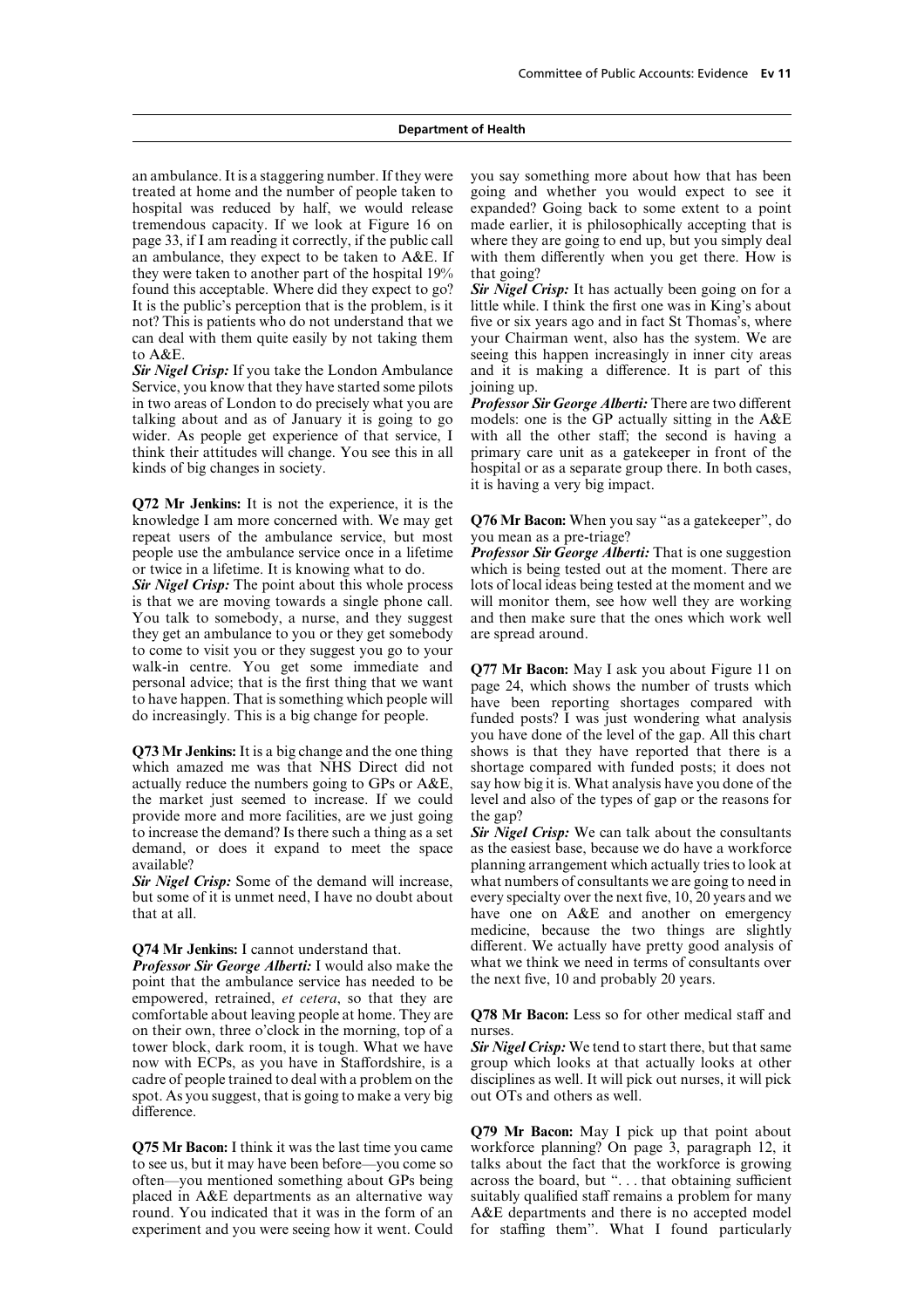in A&E and delays to patients". If you do not have very carefully, but to provide a 24-hour service, an accepted model for staffing, how do you plan for which is what our patients need, you are into six to the proper number of training places that you eight per department. actually need?

*Sir Nigel Crisp:* We have several of these care groups **Q83 Mr Bacon:** How soon do you expect the which are looking at the needs in cancer, the needs shortage of radiographers to be eliminated?<br>in A&E, the needs in care of older people and they **Sir** Nivel Crisn: Do you mean the s look at all the models that are around and make estimates of what it is. We have to plan on some figure; we have to make some decision about how  $Q84 \text{ Mr Bacon: Yes; it is paragraph 2.12.}$ <br>many medical students we want. That is how we do  $Sir Nigel Crisp$ : Is this about diagnostic delay?<br>it. We take into account the fact that in making improvements in things like waiting times in A&E,<br>there could be a whole series of different things<br>coming together.<br>Sir Nigel Crisp: It is worth noting that this is 11% of

**Q80 Mr Bacon:** Do you think that there are direct relationships, but that the study so far has just failed **Q86 Mr Bacon:** It does not say that, although I to show them and you need to do more studies?<br> **Sir Nigel Crisp:** It is actually; it is not 11% of all **Sir Nigel Crisp:** It is actually; it is not 11% of all

*Sir Nigel Crisp:* I would guess that there will be some *Sir Nige* direct relationship, but there is also a direct patients. direct relationship, but there is also a direct relationship to how you run the place and the systems you use within A&E and how it links in with **Q87 Mr Bacon:** I take your word for that, but it is a primary care and those may be more significant in big, big chunk, is it not, over one in ten. some cases than the number of staff in A&E *Sir Nigel Crisp*: I think it is the biggest single reason. departments. Think the calculation is 0.2% of patients through

*Professor Sir George Alberti:* There is a workforce A&E. model which is being tested at the moment, which is based on how many patients you think a particular **Q88 Mr Bacon:** I am running out of time so can we sort of health professional can see of a particular go back to my question?<br>case mix, giving us some crude ideas. We have just *Sir Nigel Crisp*: I think the answer is probably nearer case mix, giving us some crude ideas. We have just under 600 A&E consultants at the moment. You can then start doing some sums, if you want a consultant process, but I do not think we have yet got absolute available all the time, which I do, and that starts milestones for when we will do it. available all the time, which  $I$  do, and that starts taking it up to quite high numbers. We are building slowly but surely towards those and you can do the **Q89 Mr Bacon:** How many can you see in the same for emergency nurse practitioners. If we want pipeline?<br>all our minor units or walk-in centres to be properly **Sir** Nigel staffed at least 18 hours a day, then you can calculate not know.<sup>6</sup> that you need eight as a minimum. You can start building up your numbers. We have done the same **Q90 Mr Bacon:** If you could, that would be very for ECPs, where we think by the end of the year we kind.<br>Will have not far short of 600 or 700. We need **Sir Nigel Crise**: Sh will have not far short of 600 or 700. We need **Sir** Nigel Crisp: Shortage of radiographers is an probably many, many times more than that and we international issue, as you probably appreciate.

Association of Emergency Medicine and their United States. One other question which relates to recommendations for staffing levels and of course your recent report, Sir George. In the back you talk recommendations for staffing levels and of course your recent report, Sir George. In the back you talk<br>the funding implications of this. Does the about—and there is a reference to emergency care the funding implications of this. Does the Department basically accept the Association's networks in the NAO's Report—all these different

the basis that those are reasonable numbers, but that

*Sir Nigel Crisp:* We do not have a precise answer. All specialty groups identify what they think is needed. in every specialty and we always look at them with from the fact that they are geographically and

**Q82 Mr Bacon:** Are you saying that there is always  $5 \times 13$ <br>an element of a wish list about it? an element of a wish list about it?

interesting was that "... various studies have failed *Professor Sir George Alberti:* Having come from the to show a direct relationship between staff numbers other side of the fence. I looked at these numbers other side of the fence, I looked at these numbers

**Sir Nigel Crisp:** Do you mean the shortage generally?<sup>5</sup>

the people who wait more than four hours.

"as soon as we can"; we have a whole lot of things in

**Q91 Mr Bacon:** Like lots of other things, as we **Q81 Mr Bacon:** The Report refers to the British discovered; like nurses, as we discovered with the Association of Emergency Medicine and their United States. One other question which relates to recommendations?<br> **Stakeholders or partners or whatever the right word**<br> **Professor Sir George Alberti:** I have been working on is, everything from acute trusts to ambulance trusts *Professor Sir George Alberti:* I have been working on is, everything from acute trusts to ambulance trusts the basis that those are reasonable numbers but that to SHAs, to out-of-hours people, to social services is me working on that basis.<br> **and local councils. In your report you talk about Sir Nigel Crisn:** We do not have a precise answer. All breaking down the barriers being a key challenge. What are the biggest existing boundaries? Apart interest. We do not always accept them. https://web/areast. We do not always accept them. problems that you need to break down?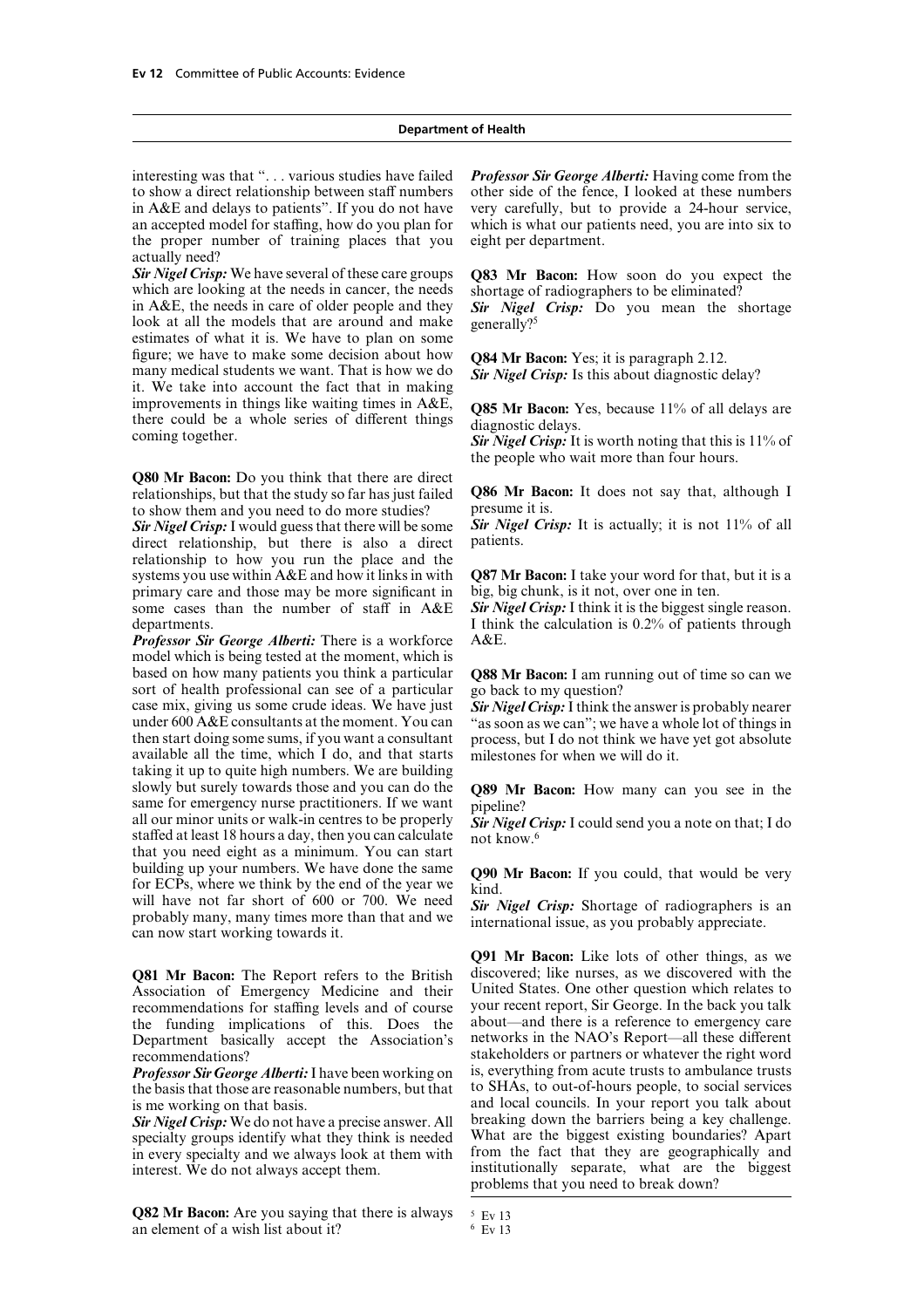would be a major element of this, each with its own rather than a management model, which is what the budget and not wanting to hand over— one in Northern Ireland is.

was responsible for both, but it did not seem to solve

*Professor Sir George Alberti:* We have examples of apologise for the delays earlier on, but we have that beginning to occur here. We are going to managed to make up for lost time. I congratulate encourage much more of it. What I would see is the you on a good Report. Good progress has emergency care network being charged with made, but of course we can always do better. emergency care network being charged with commissioning for all the emergency services you *Sir Nigel Crisp:* May I pass on your congratulations require in that patch and that includes the social through a bulletin I send out tomorrow to the NHS? service support, etcetera. When you get to that stage, **Chairman:** Of course. Thank you very much. then a lot of the problems will disappear. I am very much in favour of health and social services being  $\frac{7 \text{ EV} 13}{18 \text{ EV}}$  much more closely integrated. much more closely integrated.

*Professor Sir George Alberti:* I suppose finance *Sir Nigel Crisp:* This is a commissioning model

Mr Jenkins: Two quick points and you may send in a note, if you would, please. How and when do you Q92 Mr Bacon: We were in Northern Ireland anote, a you would, please. How and when do you<br>intend to get the poor performers up to the best with<br>integrated there and lo, it did not seem to make a lot<br>of difference. There w

the problem.<br>*Professor Sir George Alberti:* We have examples of applogise for the delays earlier on, but we have managed to make up for lost time. I congratulate you on a good Report. Good progress has been

#### **Supplementary memorandum submitted by the Department of Health**

*Question 83 (Mr Bacon): How soon do you expect the shortage of radiographers to be eliminated?*

We have already made considerable progress in increasing the number of radiographers employed in the NHS. There are 13% more NHS radiographers than there were in 1997 and our commitment to grow the workforce further is demonstrated by significant increases in the number of radiography training places. The number of radiography students entering training each year has more than doubled since 1996–97, and this increase will be reflected by future increases in the NHS radiography workforce.

#### *Question 89 (Mr Bacon): How many (radiographers) can you see in the pipeline?*

In September 2003, there were 13,344 radiographers (headcount) employed in the NHS, which represents an increase of almost 1,600 or 13% since 1997. As a result of increased training places, International Recruitment and Return to Practise, we project that there will be around a further 3,000 radiographers employed in the NHS in 2008. Along with this increase in radiographers, we are seeking to secure improved productivity and a better skill mix for the benefit of patients.

#### *Question 92 (Mr Jenkins): How and when do you intend to get the poor performers up to the best with regard to this 98%?*

All trusts understand they are expected to reach the 98% target to reduce to four hours the maximum wait, for patients, in A&E from arrival to admission, transfer or discharge, by the end of December 2004. The focus on performance management combined with targeted intensive performance support has already sharply reduced the gap between the poorer performers and the best. Two years ago the major A&E range of performance was 36%–99% (source Quarterly Monitoring Accident & Emergency (QMAE) Quarter 2 2002–03). The major A&E performance range July–September 2004–05 was 84%–99%.

The programme of support available to those trusts that are challenged from a national team of experienced managers and clinicians continues to be stepped up and where required intensified as we approach 98%.

The rate at which more challenged trusts catch up with the best continues to increase. Latest management information shows that in early November the weekly average performance was for the first time slightly above 97%.

The four hour target becomes an ongoing standard from April 2005. All trusts are required to meet the target by the end of December and maintain an average of at least 98% there after. The 98% operational standard is embedded in the Healthcare Commission A&E performance rating for 2004–05.